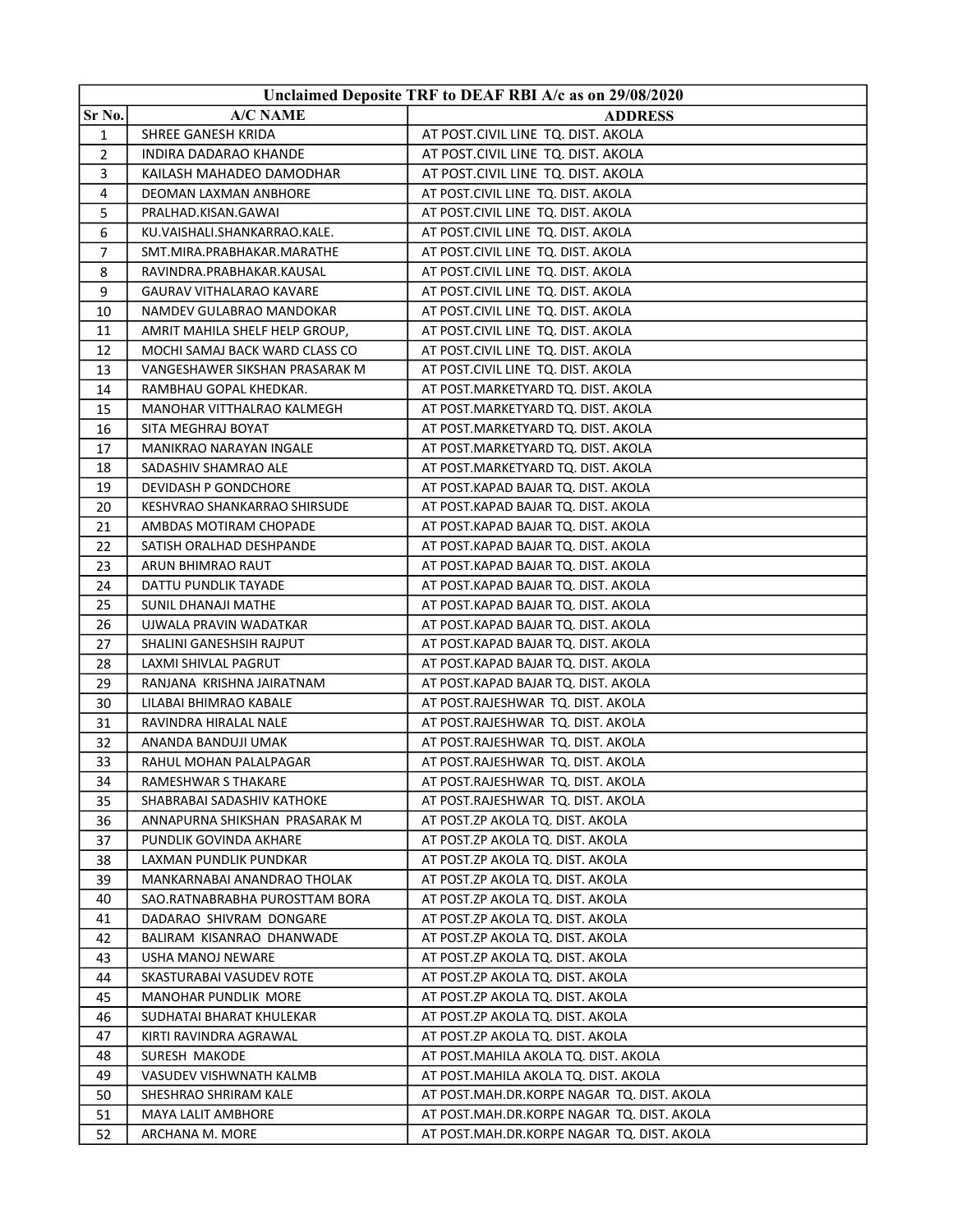| 53  | KAMALAKAR RAMCHANDRA PAWAR     | AT POST.DR.P.D.K.V TQ. DIST. AKOLA     |
|-----|--------------------------------|----------------------------------------|
| 54  | KAILASHKUMAR SUKRAMJI MARKAM   | AT POST.DR.P.D.K.V TQ. DIST. AKOLA     |
| 55  | LATA MOHAN NARAYANE            | AT POST.DABKI ROAD TQ. DIST. AKOLA     |
| 56  | <b>MANGLA VITHAL NIL</b>       | AT POST.DABKI ROAD TQ. DIST. AKOLA     |
| 57  | PRAGATI BAHU SEVA SAHA SANTS   | AT POST.DABKI ROAD TQ. DIST. AKOLA     |
| 58  | PARTH SWAYAM SEVA SANSTHA      | AT POST.DABKI ROAD TQ. DIST. AKOLA     |
| 59  | GAJANAN RAMDHAN CHAUDHARI      | AT POST.TUKARAM CHAUK TQ. DIST. AKOLA  |
| 60  | SMITA PURUSHOTTAM MAISANE      | AT POST.TUKARAM CHAUK TQ. DIST. AKOLA  |
| 61  | JAGAANNATH RAMKRISHNA BHAGAT   | AT POST.TUKARAM CHAUK TQ. DIST. AKOLA  |
| 62  | BHANUDAS BALIRAM RAJANKAR      | AT POST.BORGAON MANJU TQ. DIST. AKOLA  |
| 63  | TULASIRAM SAKHARAM INGLE       | AT POST.BORGAON MANJU TQ. DIST. AKOLA  |
| 64  | PANJABRAO SADASHIV VAROKAR     | AT POST.BORGAON MANJU TQ. DIST. AKOLA  |
| 65  | SADASHIV SAKHARAM INGALE       | AT POST.BORGAON MANJU TQ. DIST. AKOLA  |
| 66  | SANDIP GOVARDHAN WAKADE        | AT POST.BORGAON MANJU TQ. DIST. AKOLA  |
| 67  | <b>BANDU VISHVNATH INGLE</b>   | AT POST.BORGAON MANJU TQ. DIST. AKOLA  |
| 68  | ANUSYA BHNUDAS DHAVLE          | AT POST.BORGAON MANJU TQ. DIST. AKOLA  |
| 69  | SHANTABAI NARAYAN FALE         | AT POST.BORGAON MANJU TQ. DIST. AKOLA  |
| 70  | OMPRAKASH GOPAL DIPAKE         | AT POST.BORGAON MANJU TQ. DIST. AKOLA  |
| 71  | KUSHANA BALIRAM KHARATE        | AT POST.BORGAON MANJU TQ. DIST. AKOLA  |
| 72  | UMESH VASANTRAO TAYADE         | AT POST.BORGAON MANJU TQ. DIST. AKOLA  |
| 73  | ARUN PRLAHAD VILHEKAR          | AT POST.BORGAON MANJU TQ. DIST. AKOLA  |
| 74  | DRUPATABAI P KOGADE            | AT POST.BORGAON MANJU TQ. DIST. AKOLA  |
| 75  | ASHOK ANNA ANBHORE             | AT POST.BORGAON MANJU TQ. DIST. AKOLA  |
| 76  | RAMA ANIL KHANDARE             | AT POST.BORGAON MANJU TQ. DIST. AKOLA  |
| 77  | SHAKU PATEL MITHU PATEL        | AT POST.BORGAON MANJU TQ. DIST. AKOLA  |
| 78  | YASHODA GOMAJI MESHRAM         | AT POST.BORGAON MANJU TQ. DIST. AKOLA  |
| 79  | ABJAL SHAHA HASAN SHAHA        | AT POST.BORGAON MANJU TQ. DIST. AKOLA  |
| 80  | SUNILA SUNIL PRADHAN           | AT POST.BORGAON MANJU TQ. DIST. AKOLA  |
| 81  | ASHOK MAROTISA SAVAJI          | AT POST.PALSO BHADE TQ. DIST. AKOLA    |
| 82  | RAVINDARA NAMDEO PAKRAJE       | AT POST.PALSO BHADE TQ. DIST. AKOLA    |
| 83  | PRABHAVATI VINAYAD SARDAR      | AT POST.PALSO BHADE TQ. DIST. AKOLA    |
| 84  | SEVAKRAM KASHIRAM MESRE        | AT POST.MHAISANG TQ. DIST. AKOLA       |
| 85  | ANNAPURNA M CHAVHAN            | AT POST.MHAISANG TQ. DIST. AKOLA       |
| 86  | SHANKAR GANESH VADATKAR        | AT POST. MHAISANG TQ. DIST. AKOLA      |
| 87  | SHE AHSRAPAH SHE BISMILA       | AT POST.MHAISANG TQ. DIST. AKOLA       |
| 88  | DIPAK RUPRAO THAKARE           | AT POST.KANSHIVANI TQ. DIST. AKOLA     |
| 89  | DAMODAR KISAN GAVANDE          | AT POST.KANSHIVANI TQ. DIST. AKOLA     |
| 90  | GANESH RAJARAM GAYVADE         | AT POST.KANSHIVANI TQ. DIST. AKOLA     |
| 91  | SHIVLAL SAKHARAM SADANSHIV     | AT POST.KANSHIVANI TQ. DIST. AKOLA     |
| 92  | VIJAY NAMDEV INGALE            | AT POST.KANSHIVANI TQ. DIST. AKOLA     |
| 93  | SURESH SHRAVAN PATOND          | AT POST.KANSHIVANI TQ. DIST. AKOLA     |
| 94  | AHILYABAI M B GAT KANSHIVANI   | AT POST.KANSHIVANI TQ. DIST. AKOLA     |
| 95  | AANNA ATMARAM BHABERE          | AT POST.GANDHIGRAM TQ. DIST. AKOLA     |
| 96  | VATSLABAI UTTAMRAO INGALE      | AT POST.CHIKHALGAON TQ. DIST. AKOLA    |
| 97  | SHOBHA RANGRAO THORAT          | AT POST.CHIKHALGAON TQ. DIST. AKOLA    |
| 98  | <b>SUJATA BACHAT GAT</b>       | AT POST.DAHIHANDA TQ. DIST. AKOLA      |
| 99  | S GADGEBABA S DAHIHANDA        | AT POST.DAHIHANDA TQ. DIST. AKOLA      |
| 100 | LILABAI PRALHAD BHAGAT         | AT POST.PATUR NANDAPUR TQ. DIST. AKOLA |
| 101 | PRAFULA RAMESH SURYAKAR        | AT POST.PATUR NANDAPUR TQ. DIST. AKOLA |
| 102 | NEHARU YUVA BAHU MANDAL BOR KD | AT POST.PATUR NANDAPUR TQ. DIST. AKOLA |
| 103 | SAKUBAI S PANDIT               | AT POST.KURANKHED TQ. DIST. AKOLA      |
| 104 | BHASKAR AATMARAM GOLE          | AT POST.KURANKHED TQ. DIST. AKOLA      |
| 105 | SIDHARTH H WAGH                | AT POST.KURANKHED TQ. DIST. AKOLA      |
| 106 | SHANTABAI SITARAM KHANDARE     | AT POST.GOREGAON TQ. DIST. AKOLA       |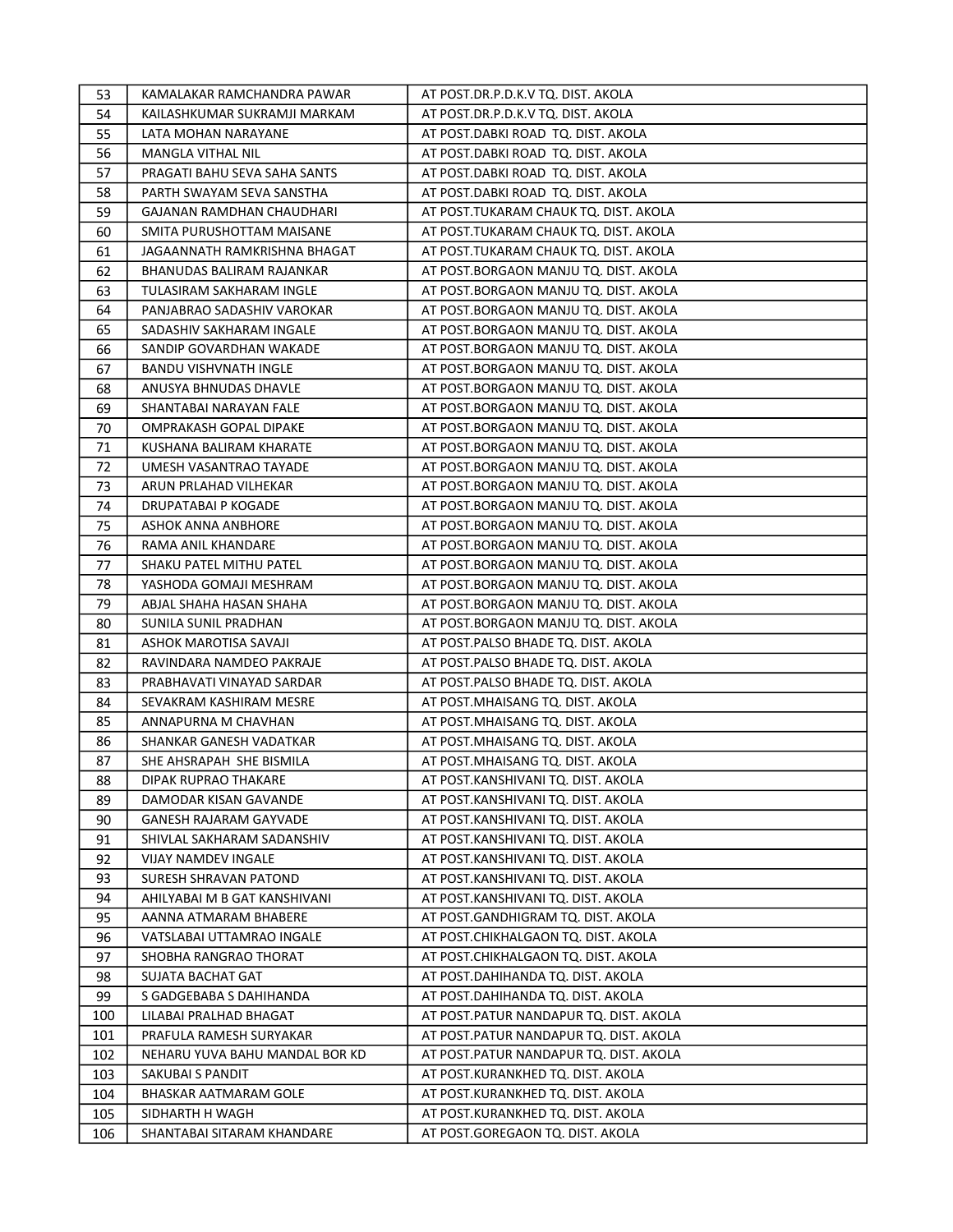| 107 | SUBHASH TEJRAO PAGRUT             | AT POST.UMARI TQ. DIST. AKOLA                  |
|-----|-----------------------------------|------------------------------------------------|
| 108 | SHAMBHU SHESHNAG SHIKSHAN MAN     | AT POST.UMARI TQ. DIST. AKOLA                  |
| 109 | NUTAN JANRAO NIKHADE              | AT POST.UMARI TQ. DIST. AKOLA                  |
| 110 | VASANT N. TUPOKAR                 | AT POST.UMARI TQ. DIST. AKOLA                  |
| 111 | <b>MADURI SUNIL ROUT</b>          | AT POST.UMARI TQ. DIST. AKOLA                  |
| 112 | BALIRAM P. PRADHAN                | AT POST.UMARI TQ. DIST. AKOLA                  |
| 113 | SIMA ANIL TANGADE                 | AT POST.UMARI TQ. DIST. AKOLA                  |
| 114 | PARVATI MAHILA BACHAT GAT         | AT POST.UMARI TQ. DIST. AKOLA                  |
| 115 | MADHUKAR K GOLAM                  | AT POST.KHADKI TQ. DIST. AKOLA                 |
| 116 | <b>BHIMRAO TULSHIRAM SHELOKAR</b> | AT POST.KHADKI TQ. DIST. AKOLA                 |
| 117 | <b>ASMOL J SOLANKE</b>            | AT POST.KHADKI TQ. DIST. AKOLA                 |
| 118 | RANJITA SOPANRAO TEKHADE          | AT POST.KHADKI TQ. DIST. AKOLA                 |
| 119 | KRUSHNABAI Y. DESHMUKH            | AT POST.RANPISE NAGAR TQ. DIST. AKOLA          |
| 120 | VENUTAI DEVEDAS DEVIKAR           | AT POST.RANPISE NAGAR TQ. DIST. AKOLA          |
| 121 | BHARATSHING JAGANNATH CHAVHAN     | AT POST.RANPISE NAGAR TQ. DIST. AKOLA          |
| 122 | SANJAY KRUSHNARAO DHAGE           | AT POST.RANPISE NAGAR TQ. DIST. AKOLA          |
| 123 | SAU KUSUM CHANDRAKANT THOKAL      | AT POST.RANPISE NAGAR TQ. DIST. AKOLA          |
| 124 | SAHEBRAO TUKARAM NARWADE          | AT POST.RANPISE NAGAR TQ. DIST. AKOLA          |
| 125 | SHARDA VINAYAK SHEGOKAR           | AT POST.RANPISE NAGAR TQ. DIST. AKOLA          |
| 126 | VITHAL HARIBHAU DANDALE           | AT POST.AAGAR TQ. DIST. AKOLA                  |
| 127 | MANGALA DADARAO BOPRE             | AT POST.AAGAR TQ. DIST. AKOLA                  |
| 128 | RAJENDRA L.DESHMUKH               | AT POST.RATANLAL PLOT TQ. DIST. AKOLA          |
| 129 | <b>GUNVANT DOMAJI INGLE</b>       | AT POST.RATANLAL PLOT TQ. DIST. AKOLA          |
| 130 | RAJENDR SADASHIV MOTAGHARE        | AT POST.RATANLAL PLOT TQ. DIST. AKOLA          |
| 131 | RAVI KISANRAO KHADE               | AT POST.RATANLAL PLOT TQ. DIST. AKOLA          |
| 132 | SAHEBRAO GANPAT DHORE             | AT POST.BARSHITAKLI TQ.BARSHITAKLI DIST. AKOLA |
| 133 | SURESH PANDURAN MHALLE            | AT POST.BARSHITAKLI TQ.BARSHITAKLI DIST. AKOLA |
| 134 | SLAR AHEMAD KHA ACHUL KHA         | AT POST.BARSHITAKLI TQ.BARSHITAKLI DIST. AKOLA |
| 135 | RAMKRUSHNA N PATIL                | AT POST.BARSHITAKLI TQ.BARSHITAKLI DIST. AKOLA |
| 136 | MINAJBANO A. JAFAR                | AT POST.BARSHITAKLI TQ.BARSHITAKLI DIST. AKOLA |
| 137 | HAFTEKHAN UFARKHA SANAR           | AT POST.BARSHITAKLI TQ.BARSHITAKLI DIST. AKOLA |
| 138 | <b>GANESH VASUDEV CHOKE</b>       | AT POST.BARSHITAKLI TQ.BARSHITAKLI DIST. AKOLA |
| 139 | SOFFIYA BEGAM M. SHABBAR          | AT POST.BARSHITAKLI TQ.BARSHITAKLI DIST. AKOLA |
| 140 | TULSHIRAM SAKARAM MANJULKER       | AT POST.BARSHITAKLI TQ.BARSHITAKLI DIST. AKOLA |
| 141 | <b>GUMANSHING BHAORAO SOLANKE</b> | AT POST.BARSHITAKLI TQ.BARSHITAKLI DIST. AKOLA |
| 142 | BAJIRAO JAGALUJI NIKHADE          | AT POST.BARSHITAKLI TQ.BARSHITAKLI DIST. AKOLA |
| 143 | ATUL SUBHASH KEDAR                | AT POST.BARSHITAKLI TQ.BARSHITAKLI DIST. AKOLA |
| 144 | BHURMAL JAISHING CHAVAN           | AT POST.BARSHITAKLI TQ.BARSHITAKLI DIST. AKOLA |
| 145 | PRATIBHA SHRIKRUSHANA KHADE       | AT POST.BARSHITAKLI TQ.BARSHITAKLI DIST. AKOLA |
| 146 | SACHIV GRAM PANCHAYAT RAJANDA     | AT POST.BARSHITAKLI TQ.BARSHITAKLI DIST. AKOLA |
| 147 | <b>GAGUTAI R SONTAKE</b>          | AT POST.PINJAR TQ.BARSHITAKLI DIST. AKOLA      |
| 148 | TULSHIRAM M KAMBLE                | AT POST.PINJAR TQ.BARSHITAKLI DIST. AKOLA      |
| 149 | PADMABAI N CHAMBRE                | AT POST.PINJAR TQ.BARSHITAKLI DIST. AKOLA      |
| 150 | NARSING V JADHAO                  | AT POST.PINJAR TQ.BARSHITAKLI DIST. AKOLA      |
| 151 | UMESH D PRADHAN                   | AT POST.PINJAR TQ.BARSHITAKLI DIST. AKOLA      |
| 152 | JAGTRAO U BHANGE                  | AT POST.PINJAR TQ.BARSHITAKLI DIST. AKOLA      |
| 153 | VISHWANATH A CHAVHAN              | AT POST.PINJAR TQ.BARSHITAKLI DIST. AKOLA      |
| 154 | GAYABAI U BAGAT                   | AT POST.PINJAR TQ.BARSHITAKLI DIST. AKOLA      |
| 155 | PARTIBHA A BELAKHEDE              | AT POST.PINJAR TQ.BARSHITAKLI DIST. AKOLA      |
| 156 | SHANTABAI P INGLE                 | AT POST.PINJAR TQ.BARSHITAKLI DIST. AKOLA      |
| 157 | FAIMABI SK NIJAM                  | AT POST.PINJAR TQ.BARSHITAKLI DIST. AKOLA      |
| 158 | ASHA B KALMEGH                    | AT POST.PINJAR TQ.BARSHITAKLI DIST. AKOLA      |
| 159 | RAJU N BHAGAT                     | AT POST.PINJAR TQ.BARSHITAKLI DIST. AKOLA      |
| 160 | MA PARVATI GOSEVA                 | AT POST.PINJAR TQ.BARSHITAKLI DIST. AKOLA      |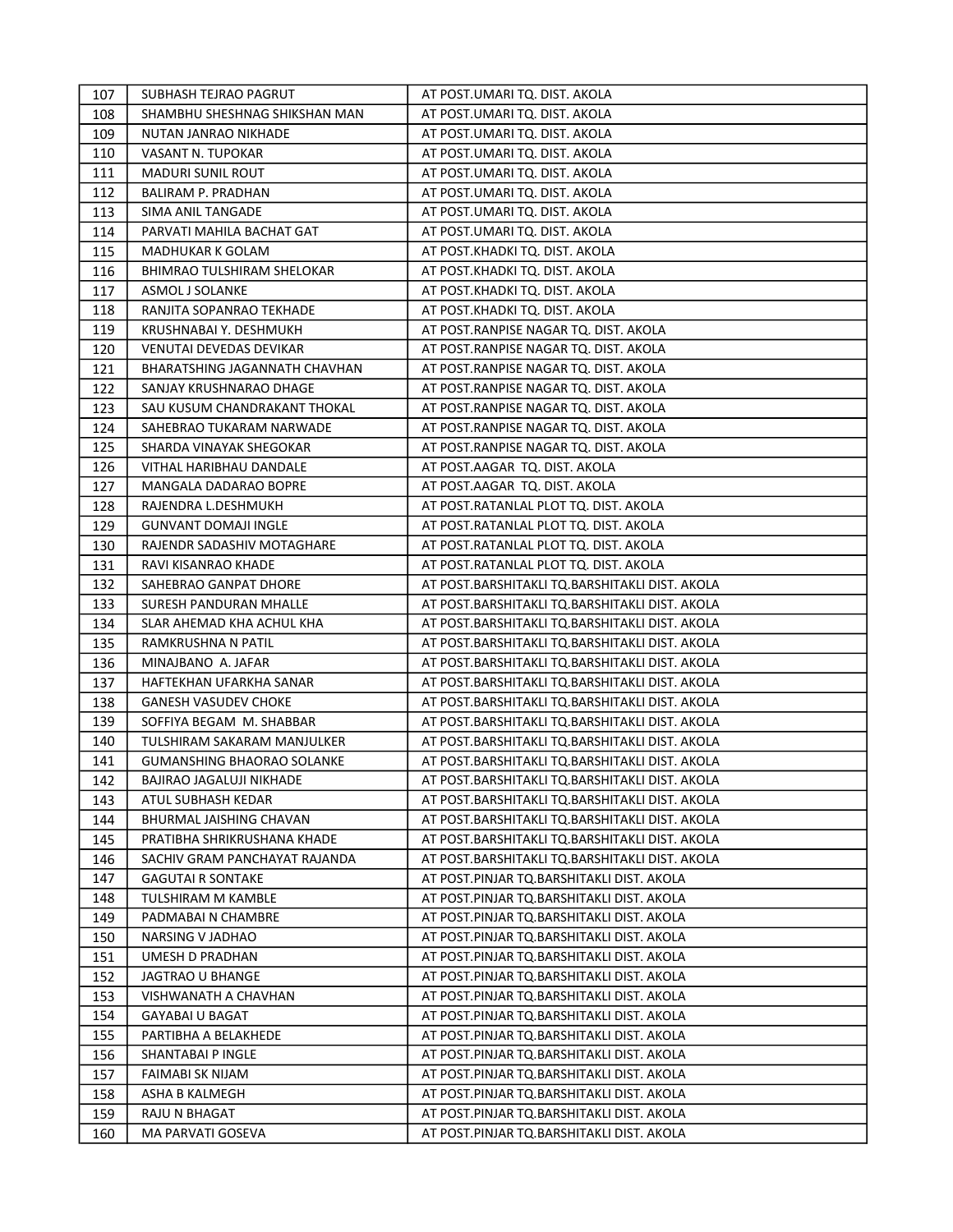| 161 | BABARAO UTTAMRAO ZHINGRUT      | AT POST.MAHAN TQ.BARSHITAKLI DIST. AKOLA         |
|-----|--------------------------------|--------------------------------------------------|
| 162 | VAMAN JANUJI PAWAR             | AT POST. MAHAN TQ. BARSHITAKLI DIST. AKOLA       |
| 163 | VASANT D CHAVAN                | AT POST.MAHAN TQ.BARSHITAKLI DIST. AKOLA         |
| 164 | MAHADEV P RATHOD               | AT POST.MAHAN TQ.BARSHITAKLI DIST. AKOLA         |
| 165 | VINOD REVASNIG ADE             | AT POST.MAHAN TQ.BARSHITAKLI DIST. AKOLA         |
| 166 | SARAD M AMBEKAR                | AT POST.MAHAN TQ.BARSHITAKLI DIST. AKOLA         |
| 167 | KANTABAI R UGALE               | AT POST.MAHAN TQ.BARSHITAKLI DIST. AKOLA         |
| 168 | SHILPA B RAUT                  | AT POST.MAHAN TQ.BARSHITAKLI DIST. AKOLA         |
| 169 | SANTOSH U TIDAKE               | AT POST.MAHAN TQ.BARSHITAKLI DIST. AKOLA         |
| 170 | PRAKASH PUNDLIC GAWAI          | AT POST. MAHAN TQ. BARSHITAKLI DIST. AKOLA       |
| 171 | GRAM A POSHAN PANIPURAVATA S S | AT POST.MAHAN TQ.BARSHITAKLI DIST. AKOLA         |
| 172 | JAY MUNGASAJI SHG KASHMAR      | AT POST.MAHAN TQ.BARSHITAKLI DIST. AKOLA         |
| 173 | JAYMATADI SMISRA BACHAT GAT    | AT POST.MAHAN TQ.BARSHITAKLI DIST. AKOLA         |
| 174 | SUKHDEV N INGLE                | AT POST.KANHERI SARAP TQ.BARSHITAKLI DIST. AKOLA |
| 175 | PANDURNG NARAYAN DHAWLE        | AT POST.KANHERI SARAP TQ.BARSHITAKLI DIST. AKOLA |
| 176 | ATTMARAM PUNJAJI BHONGARE      | AT POST.KANHERI SARAP TQ.BARSHITAKLI DIST. AKOLA |
| 177 | DOMBAJI CHINTAMAN GADLINGE     | AT POST.KANHERI SARAP TQ.BARSHITAKLI DIST. AKOLA |
| 178 | NANDKISHOR MAHADEV RAKHONDE    | AT POST.KANHERI SARAP TQ.BARSHITAKLI DIST. AKOLA |
| 179 | VIDHI SHASHIKANT BHARTIYA      | AT POST.KANHERI SARAP TQ.BARSHITAKLI DIST. AKOLA |
| 180 | <b>MAYA R MANE</b>             | AT POST.KANHERI SARAP TQ.BARSHITAKLI DIST. AKOLA |
| 181 | MH CHATRSENA DP VID RAJANKHED  | AT POST.DHABA TQ.BARSHITAKLI DIST. AKOLA         |
| 182 | MACHHINDRA CHANDRABHAN INGALE  | AT POST.DHABA TQ.BARSHITAKLI DIST. AKOLA         |
| 183 | NARAYAN PANDU KHULE            | AT POST.DHABA TQ.BARSHITAKLI DIST. AKOLA         |
| 184 | JAGDISH MADHUKAR SONONE        | AT POST.DHABA TQ.BARSHITAKLI DIST. AKOLA         |
| 185 | GOMATA.UT, SASTHA.             | AT POST.AKOT MAIN TQ.AKOT DIST. AKOLA            |
| 186 | NIYOJIT TULJABHAVANI DUDH UTPA | AT POST. AKOT MAIN TQ. AKOT DIST. AKOLA          |
| 187 | JAIBUNISA J NASIRODDIN SHEKH   | AT POST.AKOT MAIN TQ.AKOT DIST. AKOLA            |
| 188 | BHUGEANRAO VASUDARAO VADATKAR  | AT POST. AKOT MAIN TO. AKOT DIST. AKOLA          |
| 189 | M.SADIEK M. SHAFE              | AT POST.AKOT MAIN TQ.AKOT DIST. AKOLA            |
| 190 | SHIVDAS DEVMAN KATORE          | AT POST.AKOT MAIN TQ.AKOT DIST. AKOLA            |
| 191 | KOSAL MOTIRAM MESHRAM          | AT POST.AKOT MAIN TQ.AKOT DIST. AKOLA            |
| 192 | SHRIRAM SHIVRAM NEVARKAR       | AT POST.AKOT MAIN TQ.AKOT DIST. AKOLA            |
| 193 | SE.ABDUL SE.GULAB              | AT POST.AKOT MAIN TQ.AKOT DIST. AKOLA            |
| 194 | SHANKAR CHANDRAKAT KHAVDE      | AT POST.AKOT MAIN TQ.AKOT DIST. AKOLA            |
| 195 | SIDHU KASHIRAM RAUT            | AT POST.AKOT MAIN TQ.AKOT DIST. AKOLA            |
| 196 | ASHISH SUDAKAR RAUT            | AT POST.AKOT MAIN TQ.AKOT DIST. AKOLA            |
| 197 | SOFIYABI IEANAYAT KHA.         | AT POST.AKOT MAIN TQ.AKOT DIST. AKOLA            |
| 198 | GAJANAN DEVRAO SOLANKE         | AT POST.AKOT MAIN TQ.AKOT DIST. AKOLA            |
| 199 | AAYSHASIDDIKA J.FAHIMULLAKHA P | AT POST.AKOT MAIN TQ.AKOT DIST. AKOLA            |
| 200 | NARBADA KONDU BAGDE            | AT POST.AKOT MAIN TQ.AKOT DIST. AKOLA            |
| 201 | ASHOK HARIBHAU WAKODE          | AT POST.AKOT MAIN TQ.AKOT DIST. AKOLA            |
| 202 | BYANABAI MANOHAR BELASARE      | AT POST.AKOT MAIN TQ.AKOT DIST. AKOLA            |
| 203 | PRO .SA. JAGJIVAN RAM JR.COLLE | AT POST.AKOT CITY TQ.AKOT DIST. AKOLA            |
| 204 | KHUDEJABI SHAR KHA             | AT POST.AKOT CITY TQ.AKOT DIST. AKOLA            |
| 205 | DINKAR GANGARAM ASWAR          | AT POST.AKOT CITY TO.AKOT DIST. AKOLA            |
| 206 | VISWASH RAJARAM GANORKAR       | AT POST.AKOT CITY TO.AKOT DIST. AKOLA            |
| 207 | <b>VIJAY SAHDEV WANKHADE</b>   | AT POST. AKOT CITY TO. AKOT DIST. AKOLA          |
| 208 | SHAKUNTALA S ZUNZUNWALA        | AT POST.AKOT CITY TQ.AKOT DIST. AKOLA            |
| 209 | MO.ALTAF A. HABI               | AT POST. AKOT CITY TO. AKOT DIST. AKOLA          |
| 210 | RAMESHWAR TULASHIRAM DAMDHAR   | AT POST.AKOT CITY TQ.AKOT DIST. AKOLA            |
| 211 | <b>MANOHAR PUNDALIK TADE</b>   | AT POST.AKOT CITY TQ.AKOT DIST. AKOLA            |
| 212 | RUBINABI AFSARKHA APK.A.KHA J. | AT POST. AKOT CITY TO. AKOT DIST. AKOLA          |
| 213 | RAVI SUDHAKAR MUYANDE          | AT POST.AKOT CITY TQ.AKOT DIST. AKOLA            |
| 214 | RAJESH RAMSINGH SATYAL         | AT POST.AKOT CITY TQ.AKOT DIST. AKOLA            |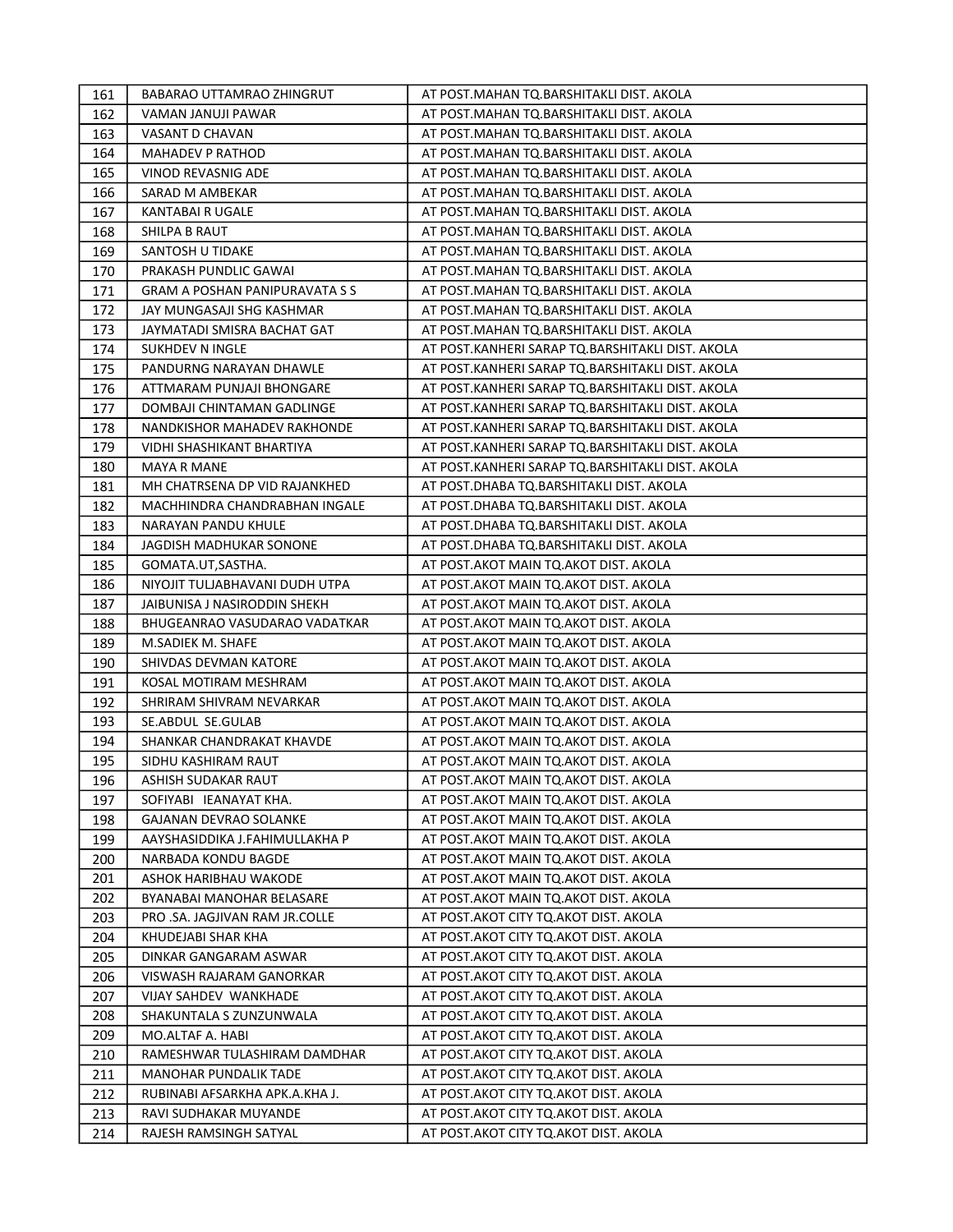| 215 | N.KISHOR RUPARAO JHAMBARE      | AT POST.AKOT NARSHING MANDIR TQ.AKOT DIST. AKOLA   |
|-----|--------------------------------|----------------------------------------------------|
| 216 | KIRAN SHYAMRAO BAWAMKURE       | AT POST.AKOT NARSHING MANDIR TQ.AKOT DIST. AKOLA   |
| 217 | VARSHA VISWANATH TELGOTE       | AT POST.AKOT NARSHING MANDIR TQ.AKOT DIST. AKOLA   |
| 218 | SHUBHANGI GOPALKRUSNA TAVLOR   | AT POST.AKOT NARSHING MANDIR TQ.AKOT DIST. AKOLA   |
| 219 | JYOTI MANOHAR CHAVAKE          | AT POST.AKOT NARSHING MANDIR TQ.AKOT DIST. AKOLA   |
| 220 | DIPALI P WANKHADE              | AT POST.AKOT NARSHING MANDIR TQ.AKOT DIST. AKOLA   |
| 221 | VISHAVANTH TUKARAM INGLE       | AT POST. AKOT NARSHING MANDIR TO. AKOT DIST. AKOLA |
| 222 | YASHODA UKARDAJI INGLE         | AT POST.AKOT NARSHING MANDIR TQ.AKOT DIST. AKOLA   |
| 223 | DURGABAI SUKHADEV JUNGARE      | AT POST.AKOT NARSHING MANDIR TQ.AKOT DIST. AKOLA   |
| 224 | GAUKAARNABAI M WANKHADE        | AT POST.RAUNDALA TQ.AKOT DIST. AKOLA               |
| 225 | MAHADEO JAYRAM VARAD           | AT POST. CHOTTA BAZARTQ.AKOT DIST. AKOLA           |
| 226 | NURMAHMMAD PIR MAHUMMAD        | AT POST. CHOTTA BAZARTQ.AKOT DIST. AKOLA           |
| 227 | PRAMILA RAMESH KHEDKAR         | AT POST. CHOTTA BAZARTQ.AKOT DIST. AKOLA           |
| 228 | MANIKRAO SHRIKRUSHNA CHIPADE   | AT POST. CHOTTA BAZARTQ.AKOT DIST. AKOLA           |
| 229 | KAMLABAI PANDURANG KORDE       | AT POST. CHOTTA BAZARTQ.AKOT DIST. AKOLA           |
| 230 | SAHDEV SUKHADEV TAYADE         | AT POST. CHOTTA BAZARTQ.AKOT DIST. AKOLA           |
| 231 | SUMANBAI SHANKAR JAODHEKAR     | AT POST. CHOTTA BAZARTQ.AKOT DIST. AKOLA           |
| 232 | RAMDAS HIMATRAO INGALE         | AT POST. CHOTTA BAZARTQ.AKOT DIST. AKOLA           |
| 233 | ANIL MAHADEO NAROKAR           | AT POST. CHOTTA BAZARTQ.AKOT DIST. AKOLA           |
| 234 | SHANTABAI J. SABALE            | AT POST. CHOTTA BAZARTQ.AKOT DIST. AKOLA           |
| 235 | PANDURANG WAMANRAO SHENDE      | AT POST. CHOTTA BAZARTQ.AKOT DIST. AKOLA           |
| 236 | KAMAL MADHUKAR MANKAR          | AT POST. CHOTTA BAZARTQ.AKOT DIST. AKOLA           |
| 237 | SUDHAKAR JAYDEO BIHADE         | AT POST. CHOTTA BAZARTQ.AKOT DIST. AKOLA           |
| 238 | LAXMAN SHIVRAM SAVANG          | AT POST. AKOLKHED TQ.AKOT DIST. AKOLA              |
| 239 | BHIMRAO LAKSHMAN NAGARALE      | AT POST. AKOLKHED TQ.AKOT DIST. AKOLA              |
| 240 | MUKESH MAHADEV RANDE           | AT POST. AKOLKHED TQ.AKOT DIST. AKOLA              |
| 241 | NURJAHABI A SADIK              | AT POST. AKOLKHED TQ.AKOT DIST. AKOLA              |
| 242 | SHE SELAR SHE JAPHAR           | AT POST. AKOLKHED TQ.AKOT DIST. AKOLA              |
| 243 | RAMESH BABURAO KALE            | AT POST. KUTASA TQ.AKOT DIST. AKOLA                |
| 244 | NALINI ANIL PIMPALKAR          | AT POST.MUNDGAON TQ.AKOT DIST. AKOLA               |
| 245 | RAMCHANDRA VISHRAM PATIL       | AT POST.TELHARA MAIN TQ.TELHARA DIST. AKOLA        |
| 246 | SHRIKRISHNA S. RAWANKAR        | AT POST.TELHARA MAIN TQ.TELHARA DIST. AKOLA        |
| 247 | SAIYAD SHAFIK SAIYAD RAFIK     | AT POST.TELHARA MAIN TQ.TELHARA DIST. AKOLA        |
| 248 | KASABAI SURBHAN INGLE          | AT POST. TELHARA MAIN TQ. TELHARA DIST. AKOLA      |
| 249 | SAKHARAM SHANKAR PARGHARMOR    | AT POST.TELHARA MAIN TQ.TELHARA DIST. AKOLA        |
| 250 | NEHA PITA VUSHNUKUMAR AGRAWAL  | AT POST.TELHARA MAIN TQ.TELHARA DIST. AKOLA        |
| 251 | ANJANA RAOJI BAJOD             | AT POST. TELHARA MAIN TO. TELHARA DIST. AKOLA      |
| 252 | DAMODAR OMKAR DHOLE            | AT POST.TELHARA MAIN TQ.TELHARA DIST. AKOLA        |
| 253 | FARJANABI SHEKH KATTAR         | AT POST.TELHARA MAIN TQ.TELHARA DIST. AKOLA        |
| 254 | NISHIKANT AS SHESRAO RAMCHANDR | AT POST.TELHARA MAIN TQ.TELHARA DIST. AKOLA        |
| 255 | KANTABAI RAMCHANDRA DIGE       | AT POST.TELHARA MAIN TQ.TELHARA DIST. AKOLA        |
| 256 | SAHKUNTALA AMBADAS KUTE        | AT POST.TELHARA MAIN TQ.TELHARA DIST. AKOLA        |
| 257 | AREPHA BI MO AKRAM             | AT POST.TELHARA MAIN TQ.TELHARA DIST. AKOLA        |
| 258 | TAIBAI TULSHIRAM JAVANJAL      | AT POST.TELHARA MAIN TQ.TELHARA DIST. AKOLA        |
| 259 | RADHABAI DAMODHAR BHALERAO     | AT POST.TELHARA MAIN TQ.TELHARA DIST. AKOLA        |
| 260 | NASIM BEG HUSEN BEG            | AT POST.TELHARA MAIN TQ.TELHARA DIST. AKOLA        |
| 261 | AMAR GAJANAN PARNATE           | AT POST.TELHARA MAIN TQ.TELHARA DIST. AKOLA        |
| 262 | RANULAL MUKANARAM VARMA        | AT POST.TELHARA CITY TQ.TELHARA DIST. AKOLA        |
| 263 | VITTAL NARAYAN SHIGANE         | AT POST.TELHARA CITY TQ.TELHARA DIST. AKOLA        |
| 264 | ANJALIBAI NILKHANT KUKADE      | AT POST.TELHARA CITY TQ.TELHARA DIST. AKOLA        |
| 265 | BHAGAWAN ANNAJI KALE           | AT POST.TELHARA CITY TQ.TELHARA DIST. AKOLA        |
| 266 | <b>BAPURAO PADURANG BAJARE</b> | AT POST.HIWARKHED TQ.TELHARA DIST. AKOLA           |
| 267 | MOHANLAL NANDLAL BOHARA        | AT POST.HIWARKHED TQ.TELHARA DIST. AKOLA           |
| 268 | MOTIRAM VITHU WARATKAR         | AT POST.HIWARKHED TQ.TELHARA DIST. AKOLA           |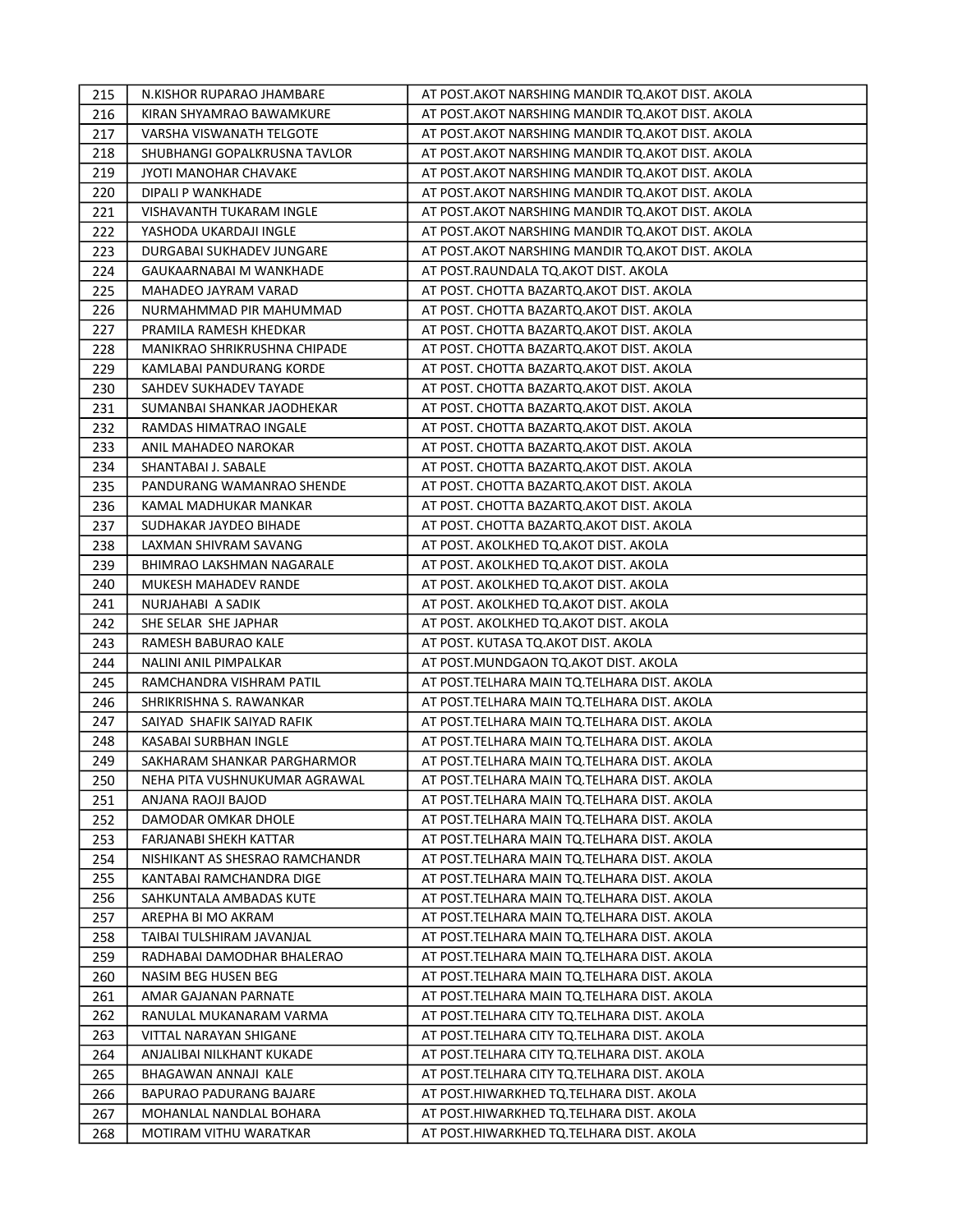| 269 | S N VIKHE                      | AT POST.HIWARKHED TQ.TELHARA DIST. AKOLA |
|-----|--------------------------------|------------------------------------------|
| 270 | MACHE GOVIND KOSTI             | AT POST.HIWARKHED TQ.TELHARA DIST. AKOLA |
| 271 | PADURANG TUKARM PILANTRE       | AT POST.HIWARKHED TQ.TELHARA DIST. AKOLA |
| 272 | MIR. UNUS ALI MIR. KHAJA ALI   | AT POST.HIWARKHED TQ.TELHARA DIST. AKOLA |
| 273 | MADANLAL RAUCHAND RATHI        | AT POST.HIWARKHED TQ.TELHARA DIST. AKOLA |
| 274 | <b>BABULAL SHANU BATHE</b>     | AT POST.HIWARKHED TQ.TELHARA DIST. AKOLA |
| 275 | MUJAFFAR KHA AKBAR KHA         | AT POST.HIWARKHED TQ.TELHARA DIST. AKOLA |
| 276 | NAMDAV MANAGE EANGALE          | AT POST.HIWARKHED TQ.TELHARA DIST. AKOLA |
| 277 | SESHRAO NILKANTHRAO DESHMUKH   | AT POST.HIWARKHED TQ.TELHARA DIST. AKOLA |
| 278 | PUSHPA V AGRAWAL               | AT POST.HIWARKHED TQ.TELHARA DIST. AKOLA |
| 279 | NARAYAN PANDHARI POTE          | AT POST.HIWARKHED TQ.TELHARA DIST. AKOLA |
| 280 | NARAYAN PANDHARI POTE          | AT POST.HIWARKHED TQ.TELHARA DIST. AKOLA |
| 281 | TULASABAI SUKHDAV TAWARI       | AT POST.HIWARKHED TQ.TELHARA DIST. AKOLA |
| 282 | ASHOK SHAKARAO SHEGOKAR        | AT POST.HIWARKHED TQ.TELHARA DIST. AKOLA |
| 283 | SAWALRAMGI CHAINRAJ BOHARA     | AT POST.HIWARKHED TQ.TELHARA DIST. AKOLA |
| 284 | JANRAO NAMDAV SETRE            | AT POST.HIWARKHED TQ.TELHARA DIST. AKOLA |
| 285 | PANDHRI NARHE TALE             | AT POST.HIWARKHED TQ.TELHARA DIST. AKOLA |
| 286 | CHANDRAKALA SHANKRRAO KOLHE    | AT POST.HIWARKHED TQ.TELHARA DIST. AKOLA |
| 287 | REKCHAND KISANDAS RATHI        | AT POST.HIWARKHED TQ.TELHARA DIST. AKOLA |
| 288 | MAHEDAV HARI KORADE            | AT POST.HIWARKHED TQ.TELHARA DIST. AKOLA |
| 289 | <b>BHKAGE KUSHAL EANGALE</b>   | AT POST.HIWARKHED TQ.TELHARA DIST. AKOLA |
| 290 | GOPALRAO KISAN KHARODE         | AT POST.HIWARKHED TQ.TELHARA DIST. AKOLA |
| 291 | KAMALKISHOR J BAJAJ            | AT POST.HIWARKHED TQ.TELHARA DIST. AKOLA |
| 292 | TUKARAM NARYAN DAMDHAR         | AT POST.HIWARKHED TQ.TELHARA DIST. AKOLA |
| 293 | RAMESHWAR NARYAN WANKHADE      | AT POST.HIWARKHED TQ.TELHARA DIST. AKOLA |
| 294 | VANUTAI G TOTARAM              | AT POST.HIWARKHED TQ.TELHARA DIST. AKOLA |
| 295 | RAMKISAN RAMDYAL MALPANI       | AT POST.HIWARKHED TQ.TELHARA DIST. AKOLA |
| 296 | TUKARAM MAHEDAV WANKHADE       | AT POST.HIWARKHED TQ.TELHARA DIST. AKOLA |
| 297 | MAHEDAV SAMPAT WANKHADE        | AT POST.HIWARKHED TQ.TELHARA DIST. AKOLA |
| 298 | SURAJKWAD LONKWAR TAWARI       | AT POST.HIWARKHED TQ.TELHARA DIST. AKOLA |
| 299 | ANIL SAHDAV GAVAIE             | AT POST.HIWARKHED TQ.TELHARA DIST. AKOLA |
| 300 | PRABHAKAR PANDURANG RAUT       | AT POST.HIWARKHED TQ.TELHARA DIST. AKOLA |
| 301 | MURLIDHAR BAJRANGLAL AGRAWAL   | AT POST.HIWARKHED TQ.TELHARA DIST. AKOLA |
| 302 | PRAMOD TRINBAK BAGARE          | AT POST.HIWARKHED TQ.TELHARA DIST. AKOLA |
| 303 | ATMARAM NATHUGI DUDHE          | AT POST.HIWARKHED TQ.TELHARA DIST. AKOLA |
| 304 | NARAYAN MOTIRAM AAMBEKAR       | AT POST.HIWARKHED TQ.TELHARA DIST. AKOLA |
| 305 | SURESH GANJARAM GAWANDE        | AT POST.HIWARKHED TQ.TELHARA DIST. AKOLA |
| 306 | JAGANNATH G INGLE              | AT POST.HIWARKHED TQ.TELHARA DIST. AKOLA |
| 307 | RAJPAL BHAUGI BHOPALE          | AT POST.HIWARKHED TQ.TELHARA DIST. AKOLA |
| 308 | KAILASCHANDRA BAJARANG AGRAWAL | AT POST.HIWARKHED TQ.TELHARA DIST. AKOLA |
| 309 | SARASWATI SAHADEO KANPATE      | AT POST.HIWARKHED TQ.TELHARA DIST. AKOLA |
| 310 | VITTHAL PUJAGI GAYGOL          | AT POST.HIWARKHED TQ.TELHARA DIST. AKOLA |
| 311 | HARICHANDRA GOVIND DAVALE      | AT POST.HIWARKHED TQ.TELHARA DIST. AKOLA |
| 312 | USMANKHAN KASAMKHAN            | AT POST.HIWARKHED TQ.TELHARA DIST. AKOLA |
| 313 | ABDULA A.GANI                  | AT POST.HIWARKHED TQ.TELHARA DIST. AKOLA |
| 314 | NAMDEV TUKARAM YEUL            | AT POST.HIWARKHED TQ.TELHARA DIST. AKOLA |
| 315 | GAJANAN BALIRAM NIMDARDE       | AT POST.HIWARKHED TQ.TELHARA DIST. AKOLA |
| 316 | AJMATALI TALEBALI              | AT POST.HIWARKHED TQ.TELHARA DIST. AKOLA |
| 317 | AKHTARALI SHABIRALI            | AT POST.HIWARKHED TQ.TELHARA DIST. AKOLA |
| 318 | <b>BUDHA KALYA</b>             | AT POST.HIWARKHED TQ.TELHARA DIST. AKOLA |
| 319 | WASUDEO MAHADEO SAGUNWADHE     | AT POST.HIWARKHED TQ.TELHARA DIST. AKOLA |
| 320 | NAMDEV SHIVAL SARADAR          | AT POST.HIWARKHED TQ.TELHARA DIST. AKOLA |
| 321 | SHOBHA MURLIDHAR AGRAWAL       | AT POST.HIWARKHED TQ.TELHARA DIST. AKOLA |
| 322 | DILIP BALERAM DATE             | AT POST.HIWARKHED TQ.TELHARA DIST. AKOLA |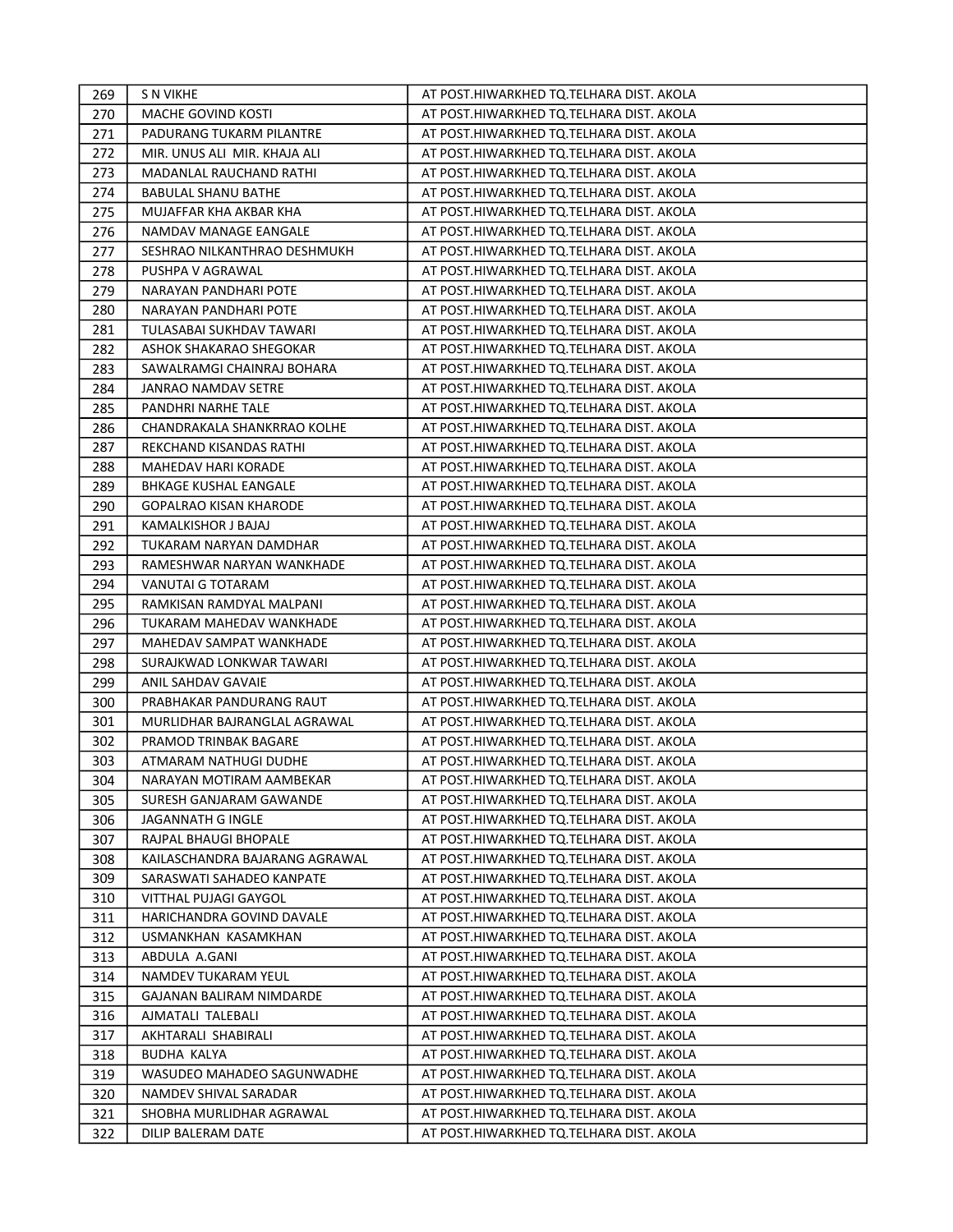| 323        | EANDU DNAYDAV NAWALKAR                              | AT POST.HIWARKHED TQ.TELHARA DIST. AKOLA                                             |
|------------|-----------------------------------------------------|--------------------------------------------------------------------------------------|
| 324        | BABAJI K DANDEKAR                                   | AT POST.HIWARKHED TQ.TELHARA DIST. AKOLA                                             |
| 325        | SHEBISAS SHE KALU                                   | AT POST.HIWARKHED TQ.TELHARA DIST. AKOLA                                             |
| 326        | SANGITA OMKUMAR TAPARE                              | AT POST.HIWARKHED TQ.TELHARA DIST. AKOLA                                             |
| 327        | TATYA JAJYA AMBORE                                  | AT POST.HIWARKHED TQ.TELHARA DIST. AKOLA                                             |
| 328        | NAJUKRAO JANRAO PUNDKAR                             | AT POST.HIWARKHED TQ.TELHARA DIST. AKOLA                                             |
| 329        | KOKILABAI PRABHAKAR CHANDURKAR                      | AT POST.HIWARKHED TQ.TELHARA DIST. AKOLA                                             |
| 330        | RAJKUMAR K THARATE                                  | AT POST.HIWARKHED TQ.TELHARA DIST. AKOLA                                             |
| 331        | PUNDALIK LAXMAN MOHE                                | AT POST.HIWARKHED TQ.TELHARA DIST. AKOLA                                             |
| 332        | S.BHULU S. DAUT                                     | AT POST.HIWARKHED TQ.TELHARA DIST. AKOLA                                             |
| 333        | WAMAN FAKIRA DHURDEO                                | AT POST.HIWARKHED TQ.TELHARA DIST. AKOLA                                             |
| 334        | RAMKRUSHANA PANDURANG BHOJANE                       | AT POST.HIWARKHED TQ.TELHARA DIST. AKOLA                                             |
| 335        | RAMESH SAWARILAL TILAWAT                            | AT POST.HIWARKHED TQ.TELHARA DIST. AKOLA                                             |
| 336        | DNYANDEV BHIMRAO KHUMKAR                            | AT POST.HIWARKHED TQ.TELHARA DIST. AKOLA                                             |
| 337        | SUMAN MAHADEV PATHRIKAR                             | AT POST.HIWARKHED TQ.TELHARA DIST. AKOLA                                             |
| 338        | BHIMRAO NAMDEORAO BRAMHANKAR                        | AT POST.HIWARKHED TQ.TELHARA DIST. AKOLA                                             |
| 339        | MAHANDRA SIRIRAM ANDURKAR                           | AT POST.HIWARKHED TQ.TELHARA DIST. AKOLA                                             |
| 340        | NASIRODIN AMINODIN                                  | AT POST.HIWARKHED TQ.TELHARA DIST. AKOLA                                             |
| 341        | SUBHADRA DNYANDEV DAMDHAR                           | AT POST.HIWARKHED TQ.TELHARA DIST. AKOLA                                             |
| 342        | MADAN WASUDEV MIRAGE                                | AT POST.HIWARKHED TQ.TELHARA DIST. AKOLA                                             |
| 343        | <b>GOPAL PREMSUKH AGRAWAL</b>                       | AT POST.HIWARKHED TQ.TELHARA DIST. AKOLA                                             |
| 344        | RATNPRABHA VISHWANATH KORDE                         | AT POST.HIWARKHED TQ.TELHARA DIST. AKOLA                                             |
| 345        | BHOBLYA BHURA DAHIKAR                               | AT POST.HIWARKHED TQ.TELHARA DIST. AKOLA                                             |
| 346        | GOKULABAI ASHOKRAO BHARATE                          | AT POST.HIWARKHED TQ.TELHARA DIST. AKOLA                                             |
| 347        | SURESH JANRAO SONONE                                | AT POST.HIWARKHED TQ.TELHARA DIST. AKOLA                                             |
| 348        | VINAYAK DINKAR KHARODE                              | AT POST.HIWARKHED TQ.TELHARA DIST. AKOLA                                             |
| 349        | A. NASIM M. ISMAIL                                  | AT POST.HIWARKHED TQ.TELHARA DIST. AKOLA                                             |
| 350        | SANTOSHKUMAR MANKLAL ZAWAR                          | AT POST.HIWARKHED TQ.TELHARA DIST. AKOLA                                             |
| 351        | MANIKRAO UTTAMRAO KARALE                            | AT POST.HIWARKHED TQ.TELHARA DIST. AKOLA                                             |
| 352        | MANJURABAI HARIBHAU RAUT                            | AT POST.HIWARKHED TQ.TELHARA DIST. AKOLA                                             |
| 353        | AMOL VISHWASRAO SAGUNWADE                           | AT POST.HIWARKHED TQ.TELHARA DIST. AKOLA                                             |
| 354        | LATA GAJANAN PIPALE                                 | AT POST.HIWARKHED TQ.TELHARA DIST. AKOLA                                             |
| 355        | SAU SULOCHANA RAHGUNATH RAUT                        | AT POST.HIWARKHED TQ.TELHARA DIST. AKOLA                                             |
| 356        | MANJURABAI PADURANG SAPAKAL                         | AT POST.HIWARKHED TQ.TELHARA DIST. AKOLA                                             |
| 357        | S N BHATKAR                                         | AT POST.HIWARKHED TQ.TELHARA DIST. AKOLA                                             |
| 358        | S M KHEDKAR                                         | AT POST.HIWARKHED TQ.TELHARA DIST. AKOLA                                             |
| 359        | DADARAO AMRUTA HIWARALE                             | AT POST.HIWARKHED TQ.TELHARA DIST. AKOLA                                             |
| 360        | NARAYAN DUKU DHAHIKAR                               | AT POST.HIWARKHED TQ.TELHARA DIST. AKOLA                                             |
| 361        | ANIL KALASH ZALATE                                  | AT POST.HIWARKHED TQ.TELHARA DIST. AKOLA                                             |
| 362        | A. WAJID A. MAJID                                   | AT POST.HIWARKHED TQ.TELHARA DIST. AKOLA                                             |
| 363        | BADRENARYAN SURAJMAL SHRAMA                         | AT POST.HIWARKHED TQ.TELHARA DIST. AKOLA                                             |
| 364        | A N AHERKAR                                         | AT POST.HIWARKHED TQ.TELHARA DIST. AKOLA                                             |
| 365        | SUSHMA DADARAO GAWANDE                              | AT POST.HIWARKHED TQ.TELHARA DIST. AKOLA                                             |
| 366        | ROJWANKHA SAFIK KHA                                 | AT POST.HIWARKHED TQ.TELHARA DIST. AKOLA                                             |
| 367        | SARLA R HIVRALE                                     | AT POST.HIWARKHED TQ.TELHARA DIST. AKOLA                                             |
| 368        | VIDHYDEVI PANJABRAO DHMODE                          | AT POST.HIWARKHED TQ.TELHARA DIST. AKOLA                                             |
| 369        | GODAVARI CHAINRAM CHAWARE                           | AT POST.HIWARKHED TQ.TELHARA DIST. AKOLA                                             |
| 370        | WASUDEVRAO LAXMAN GIRHE                             | AT POST.HIWARKHED TQ.TELHARA DIST. AKOLA                                             |
| 371        | DADU PILA MAWASE                                    | AT POST.HIWARKHED TQ.TELHARA DIST. AKOLA                                             |
| 372        | RAJRNDRA BAJARANAGLAL AGRAWAL<br>ABD NASIM ABD RAUF | AT POST.HIWARKHED TQ.TELHARA DIST. AKOLA                                             |
| 373<br>374 | MAHADEO GANGARAM GAWANDE                            | AT POST.HIWARKHED TQ.TELHARA DIST. AKOLA<br>AT POST.HIWARKHED TQ.TELHARA DIST. AKOLA |
| 375        | ATAUL NANDLAL TAWARI                                | AT POST.HIWARKHED TQ.TELHARA DIST. AKOLA                                             |
|            |                                                     |                                                                                      |
| 376        | KAMALA NAGE JAMBO                                   | AT POST.HIWARKHED TQ.TELHARA DIST. AKOLA                                             |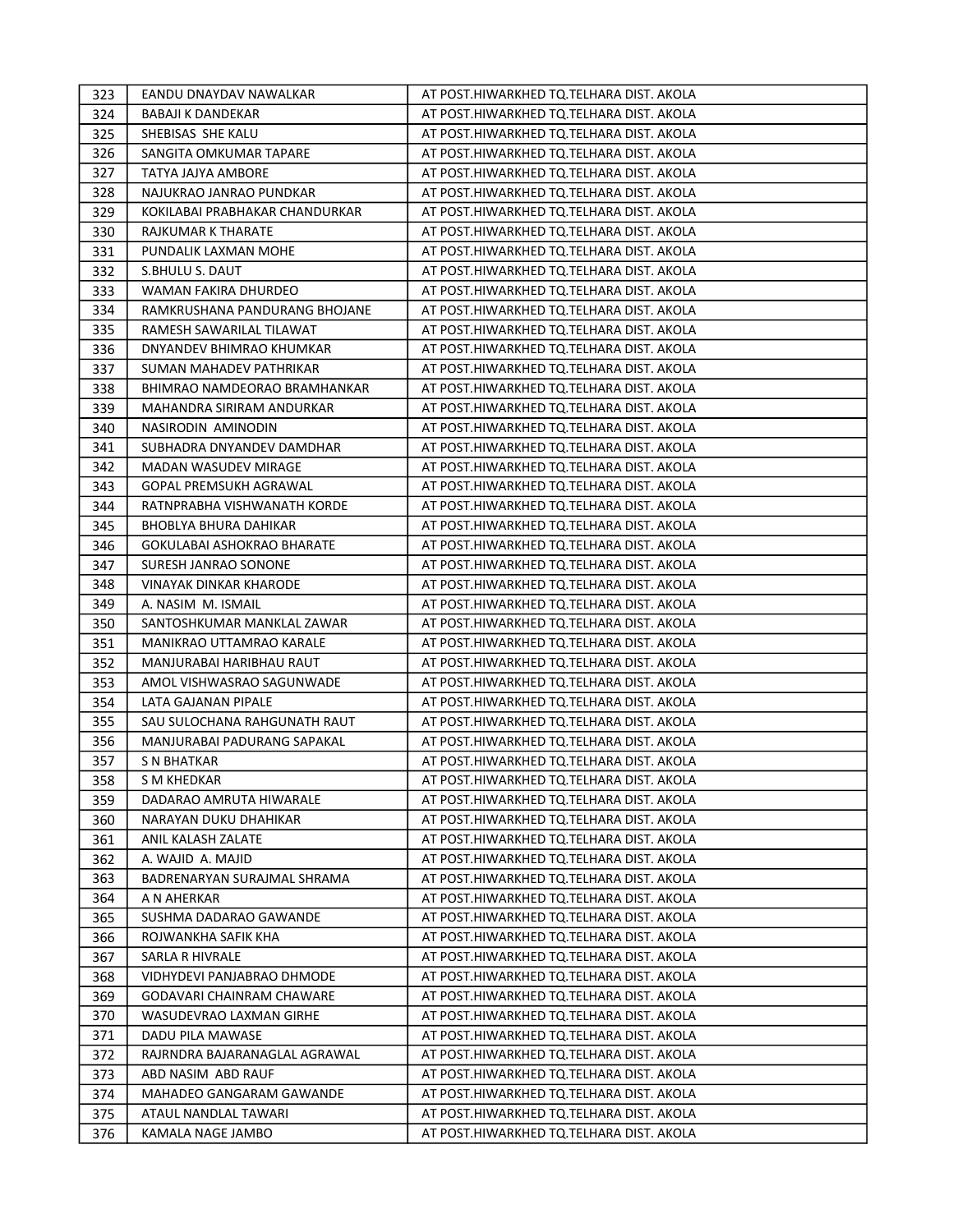| 377        | RUKHMABAI BHAGWAN BHAWE                          | AT POST.HIWARKHED TQ.TELHARA DIST. AKOLA                                         |
|------------|--------------------------------------------------|----------------------------------------------------------------------------------|
| 378        | SAMADHAN GANPAT INGALE                           | AT POST.HIWARKHED TQ.TELHARA DIST. AKOLA                                         |
| 379        | <b>GANPAT JAGUJI POKE</b>                        | AT POST.HIWARKHED TQ.TELHARA DIST. AKOLA                                         |
| 380        | WASUDEV PADURANG JUMBALE                         | AT POST.HIWARKHED TQ.TELHARA DIST. AKOLA                                         |
| 381        | KASHINATH PUNDALIK TALE                          | AT POST.HIWARKHED TQ.TELHARA DIST. AKOLA                                         |
| 382        | VITTHU SONAJI BHAGAT                             | AT POST.HIWARKHED TQ.TELHARA DIST. AKOLA                                         |
| 383        | SUSHIL RADHESHAM RATHI                           | AT POST.HIWARKHED TQ.TELHARA DIST. AKOLA                                         |
| 384        | <b>GOKUL JAGANATH NARAJE</b>                     | AT POST.HIWARKHED TQ.TELHARA DIST. AKOLA                                         |
| 385        | VINOD BHUJANGRAO HINGANKAR                       | AT POST.HIWARKHED TQ.TELHARA DIST. AKOLA                                         |
| 386        | VIMALBAI NARAYAN SHARMA                          | AT POST.HIWARKHED TQ.TELHARA DIST. AKOLA                                         |
| 387        | RAMESHOWAR LAKSHMAN JADHAV                       | AT POST.HIWARKHED TQ.TELHARA DIST. AKOLA                                         |
| 388        | SHANTIBAI WASUDEV YAUL                           | AT POST.HIWARKHED TQ.TELHARA DIST. AKOLA                                         |
| 389        | SOHANLAL WAZIR PALWE                             | AT POST.HIWARKHED TQ.TELHARA DIST. AKOLA                                         |
| 390        | KISAN TRAMBAK GAWANDE                            | AT POST.HIWARKHED TQ.TELHARA DIST. AKOLA                                         |
| 391        | SANJAY ATMARAM HANGADE                           | AT POST.HIWARKHED TQ.TELHARA DIST. AKOLA                                         |
| 392        | DNYANDEV PADURANG PATOLE                         | AT POST.HIWARKHED TQ.TELHARA DIST. AKOLA                                         |
| 393        | KASTURABAI SURESH DHAMODHAR                      | AT POST.HIWARKHED TQ.TELHARA DIST. AKOLA                                         |
| 394        | ANANTRAO NAMDEV INGLE                            | AT POST.HIWARKHED TQ.TELHARA DIST. AKOLA                                         |
| 395        | KAILAS TOTARAM GOPNARAYAN                        | AT POST.HIWARKHED TQ.TELHARA DIST. AKOLA                                         |
| 396        | PRAGATI GAON VIKAS SAMI KHAND                    | AT POST.HIWARKHED TQ.TELHARA DIST. AKOLA                                         |
| 397        | HUMLAL IRMAN BATHEKAR                            | AT POST.HIWARKHED TQ.TELHARA DIST. AKOLA                                         |
| 398        | NILESH JAYKRUSHNA RAUT                           | AT POST.HIWARKHED TQ.TELHARA DIST. AKOLA                                         |
| 399        | RAHUL DEVIDAS NATHE                              | AT POST.HIWARKHED TQ.TELHARA DIST. AKOLA                                         |
| 400        | SAGAR RAMESH NATHE                               | AT POST.HIWARKHED TQ.TELHARA DIST. AKOLA                                         |
| 401        | SAGAR SURESH MANKAR                              | AT POST.HIWARKHED TQ.TELHARA DIST. AKOLA                                         |
| 402        | DHAYNESVAR VASANTRAO SANGUNVED                   | AT POST.HIWARKHED TQ.TELHARA DIST. AKOLA                                         |
| 403        | MO RAJIK SK BADAN                                | AT POST.HIWARKHED TQ.TELHARA DIST. AKOLA                                         |
| 404        | SHIVKUMAR RAMESH TAPRE                           | AT POST.HIWARKHED TQ.TELHARA DIST. AKOLA                                         |
| 405        | AMABADAS BABAN DEULAKAR                          | AT POST.HIWARKHED TQ.TELHARA DIST. AKOLA                                         |
| 406        | WASUDEORAO BATUNARAO DEVAR                       | AT POST.HIWARKHED TQ.TELHARA DIST. AKOLA                                         |
| 407        | DHROPADA DEWIDAS PAWAR                           | AT POST.HIWARKHED TQ.TELHARA DIST. AKOLA                                         |
| 408        | NURUDDIN ANISODDIN                               | AT POST.HIWARKHED TQ.TELHARA DIST. AKOLA                                         |
| 409        | N L AGRAWAL                                      | AT POST.HIWARKHED TQ.TELHARA DIST. AKOLA                                         |
| 410        | <b>MANGESH PANDHARI TALOKAR</b>                  | AT POST.DANAPUR TQ.TELHARA DIST. AKOLA                                           |
| 411        | VANDANA GANESH INGALE                            | AT POST.DANAPUR TQ.TELHARA DIST. AKOLA                                           |
| 412        | <b>VIPUL B BHISE</b>                             | AT POST.PATHARDI TQ.TELHARA DIST. AKOLA                                          |
| 413        | PRAKASH SAMRAT BODALE                            | AT POST.BELKHED TQ.TELHARA DIST. AKOLA                                           |
| 414        | SAYAMA PARVEEN MO MUSTAK                         | AT POST.BELKHED TQ.TELHARA DIST. AKOLA                                           |
| 415        | BALCHAND HANNAJI BELDAR                          | AT POST.AADSUL TQ.TELHARA DIST. AKOLA                                            |
| 416        | CHAFABAI SANPAT ENGALE                           | AT POST.AADSUL TQ.TELHARA DIST. AKOLA                                            |
| 417        | CHHAYA SAMADHAN WANKHADE                         | AT POST.AADSUL TQ.TELHARA DIST. AKOLA                                            |
| 418        | ANIL RAMRAO RAMEKAR                              | AT POST.ADGAON TQ.TELHARA DIST. AKOLA                                            |
| 419        | SANTOSH MADHUKAR BURANGE                         | AT POST.ADGAON TQ.TELHARA DIST. AKOLA                                            |
| 420        | LAKSHMI SHRIDHAR TARALE                          | AT POST.ADGAON TQ.TELHARA DIST. AKOLA                                            |
| 421        | JAYWANTRAO YESHWANTRAO AKHARE                    | AT POST. BALAPUR TQ. BALAPUR DIST. AKOLA                                         |
| 422        | SANTOSH SITARAM GHUIKAR                          | AT POST.BALAPUR TQ.BALAPUR DIST. AKOLA                                           |
| 423        | AAREFABEE SHAOKAT DESHMUKH                       | AT POST.BALAPUR TQ.BALAPUR DIST. AKOLA                                           |
| 424        | BALIRAM GULABRAO TATHODE                         | AT POST.BALAPUR TQ.BALAPUR DIST. AKOLA                                           |
| 425        | AHEKAR WASIM GULAMHEDAR                          | AT POST.BALAPUR TQ.BALAPUR DIST. AKOLA                                           |
| 426        | PRADIP PRABHAKAR MATE                            | AT POST.BALAPUR TQ.BALAPUR DIST. AKOLA                                           |
| 427        | DEVIDAS KISAN SONTKKE                            | AT POST.BALAPUR TQ.BALAPUR DIST. AKOLA                                           |
| 428<br>429 | NEHA ANAT WANKHDE<br>KU SRADHA DEVENDRA DHANOKAR | AT POST.BALAPUR TQ.BALAPUR DIST. AKOLA<br>AT POST.BALAPUR TQ.BALAPUR DIST. AKOLA |
| 430        | A MALANG SHE TAJMAHMMAD                          | AT POST.BALAPUR TQ.BALAPUR DIST. AKOLA                                           |
|            |                                                  |                                                                                  |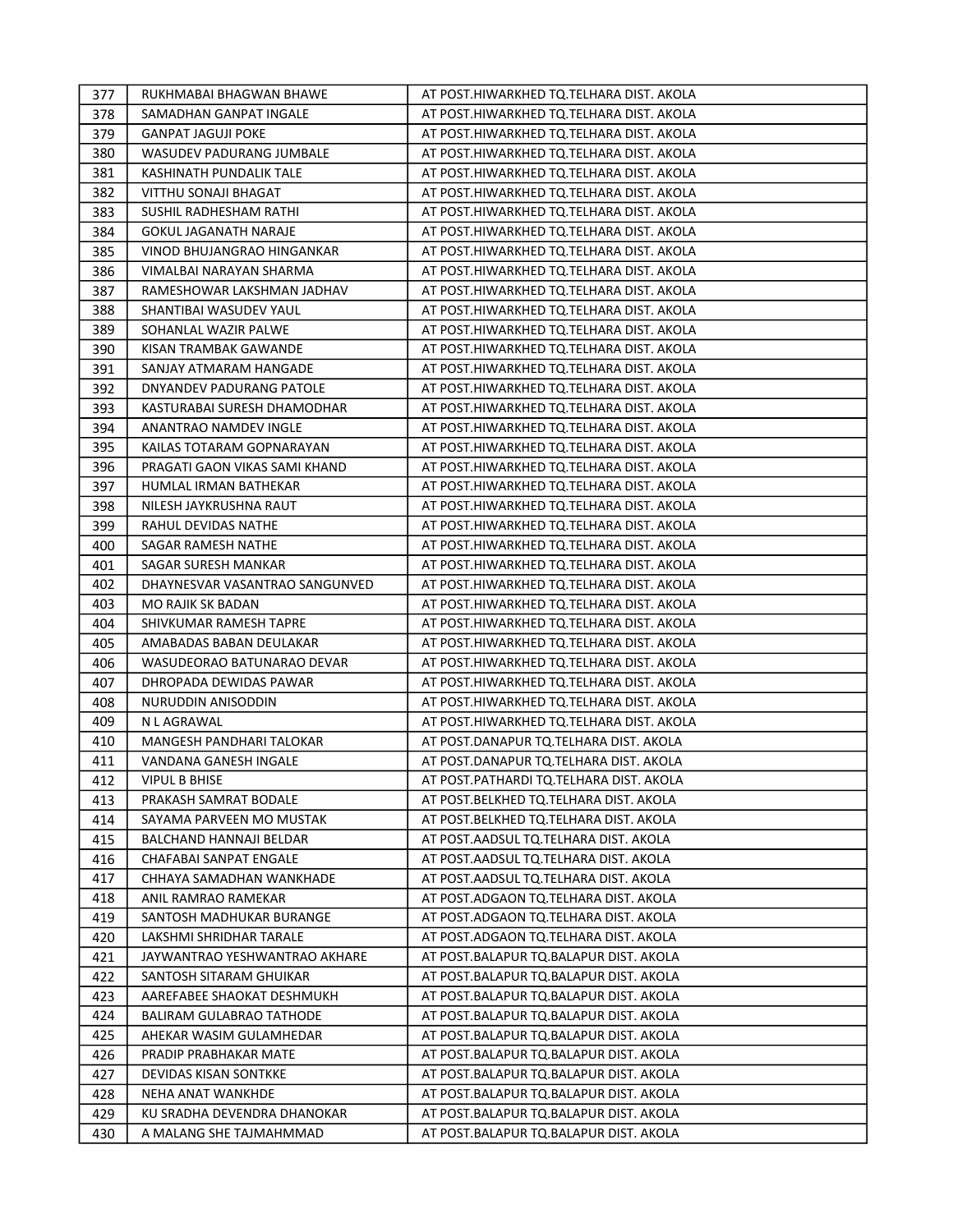| 431 | SANDIP SAHEBRAO TEKADE         | AT POST.BALAPUR TQ.BALAPUR DIST. AKOLA    |
|-----|--------------------------------|-------------------------------------------|
| 432 | AMBIKA.SAWYAM.SAHAY.BACHAT GAT | AT POST.BALAPUR TQ.BALAPUR DIST. AKOLA    |
| 433 | BHIMKRANTI SELF HELF GRUP MANK | AT POST.BALAPUR TQ.BALAPUR DIST. AKOLA    |
| 434 | SHANTIDUT SELF HELF GRUP KANEH | AT POST.BALAPUR TQ.BALAPUR DIST. AKOLA    |
| 435 | MADHUKAR VITTHAL GAWANDE       | AT POST.URAL TQ.BALAPUR DIST. AKOLA       |
| 436 | DAYARAM TOTARAM BANADEKAR      | AT POST.URAL TQ.BALAPUR DIST. AKOLA       |
| 437 | PUNDLIK VITTHAL RAUT           | AT POST.URAL TQ.BALAPUR DIST. AKOLA       |
| 438 | VITTHAL DNYANDEV HARIMKAR      | AT POST.URAL TQ.BALAPUR DIST. AKOLA       |
| 439 | DHRMARAJ KASHIRAM WANKHEDE     | AT POST.URAL TQ.BALAPUR DIST. AKOLA       |
| 440 | RANJANA RAJESH UMALE           | AT POST.URAL TQ.BALAPUR DIST. AKOLA       |
| 441 | SHEIKH JUMMA SHEIKH BHAGNA     | AT POST.URAL TQ.BALAPUR DIST. AKOLA       |
| 442 | RAMDAS NARAYAN KHEDKAR         | AT POST.URAL TQ.BALAPUR DIST. AKOLA       |
| 443 | MADHUKAR KASHIRAM UGALE        | AT POST.URAL TQ.BALAPUR DIST. AKOLA       |
| 444 | SUNANDABAI SHIVSHANKAR MANJARE | AT POST.URAL TQ.BALAPUR DIST. AKOLA       |
| 445 | CHHAYADEVI PURSHOTTAM AGRAWAL  | AT POST.URAL TQ.BALAPUR DIST. AKOLA       |
| 446 | LILADHAR BALU UMALE            | AT POST.URAL TQ.BALAPUR DIST. AKOLA       |
| 447 | CHANDRAPRABHA RAMSING SOLANKE  | AT POST.URAL TQ.BALAPUR DIST. AKOLA       |
| 448 | GOPAL DINKARRAO UJADE          | AT POST.URAL TQ.BALAPUR DIST. AKOLA       |
| 449 | UKARDA AMRITA TAYADE           | AT POST. WADEGAON TO. BALAPUR DIST. AKOLA |
| 450 | SHESHRAO KHUSHAL GAWAI         | AT POST.WADEGAON TQ.BALAPUR DIST. AKOLA   |
| 451 | <b>GAJANAN TUKARAM REWALE</b>  | AT POST.WADEGAON TQ.BALAPUR DIST. AKOLA   |
| 452 | PANDURANG JANKIRAM DONGARE     | AT POST. WADEGAON TO. BALAPUR DIST. AKOLA |
| 453 | KU LAKSHIMI JANGLIU AMBHORE    | AT POST.WADEGAON TQ.BALAPUR DIST. AKOLA   |
| 454 | SURESH BHIKAJI JADHAV          | AT POST.WADEGAON TQ.BALAPUR DIST. AKOLA   |
| 455 | PANNU BHIVSAN BHISE            | AT POST.WADEGAON TQ.BALAPUR DIST. AKOLA   |
| 456 | BHODHISATV SWYAM SAYATA BACHAT | AT POST. WADEGAON TO. BALAPUR DIST. AKOLA |
| 457 | MADHUKAR BALIRAM INGOLE        | AT POST. WADEGAON TO. BALAPUR DIST. AKOLA |
| 458 | DHNYANDEV PANDURANG PRADHAN    | AT POST.NIMBA TQ.BALAPUR DIST. AKOLA      |
| 459 | SONA JANU BORWAR               | AT POST.NIMBA TQ.BALAPUR DIST. AKOLA      |
| 460 | RAVINDRA PRAKASHRAO KALEMEGH   | AT POST.NIMBA TQ.BALAPUR DIST. AKOLA      |
| 461 | GUNWANTABAI SAHADEV DAMODAR    | AT POST.NIMBA TQ.BALAPUR DIST. AKOLA      |
| 462 | LAKSHMI PRAVIN KHANKE          | AT POST.NIMBA TQ.BALAPUR DIST. AKOLA      |
| 463 | SHOBHA U TAYADE                | AT POST.NIMBA TQ.BALAPUR DIST. AKOLA      |
| 464 | PADMABAI J WAGH                | AT POST.NIMBA TQ.BALAPUR DIST. AKOLA      |
| 465 | KALABAI M PARISE               | AT POST.NIMBA TQ.BALAPUR DIST. AKOLA      |
| 466 | <b>VIJAY B SARKTE</b>          | AT POST.NIMBA TQ.BALAPUR DIST. AKOLA      |
| 467 | DNANDEO NARAYAN BHARNE         | AT POST.NIMBA TQ.BALAPUR DIST. AKOLA      |
| 468 | NIRVATI KHANDUJI KHODKE        | AT POST.PARAS TQ.BALAPUR DIST. AKOLA      |
| 469 | MANAGER S P MANDAL PARAS       | AT POST.PARAS TQ.BALAPUR DIST. AKOLA      |
| 470 | SANDIP DADARAO PATHAK          | AT POST.PARAS TQ.BALAPUR DIST. AKOLA      |
| 471 | SUBHDRBAI ARJUN SURSE          | AT POST.PARAS TQ.BALAPUR DIST. AKOLA      |
| 472 | <b>GURUDIP JUNEJA</b>          | AT POST.PARAS TQ.BALAPUR DIST. AKOLA      |
| 473 | VEVAKANAN MADHUSUDAN GODBOLE   | AT POST.PARAS TQ.BALAPUR DIST. AKOLA      |
| 474 | NILESH AMBADAS LANDE           | AT POST. PARAS TO. BALAPUR DIST. AKOLA    |
| 475 | PANCHPHULA NAMDEORAO BADARKHE  | AT POST.PARAS TQ.BALAPUR DIST. AKOLA      |
| 476 | TAHERABI SHE CHAND             | AT POST.PARAS TQ.BALAPUR DIST. AKOLA      |
| 477 | ONKARAO DYANDEVRAO DESHAMUKH   | AT POST.PARAS TQ.BALAPUR DIST. AKOLA      |
| 478 | PUNJAJI SANPAT PATNE           | AT POST.HATRUN TQ.BALAPUR DIST. AKOLA     |
| 479 | BISMILLABI A.KADAR             | AT POST.HATRUN TQ.BALAPUR DIST. AKOLA     |
| 480 | RAMAI MAHILA MORZADI           | AT POST.HATRUN TQ.BALAPUR DIST. AKOLA     |
| 481 | SURESH SHALIGRAM KAVALKAR      | AT POST.HATRUN TQ.BALAPUR DIST. AKOLA     |
| 482 | PUTABAI GOVIND KAVDKAR         | AT POST.VYALA TQ.BALAPUR DIST. AKOLA      |
| 483 | MADHUKAR NATHUJI SOLNKE        | AT POST.VYALA TQ.BALAPUR DIST. AKOLA      |
| 484 | SAHEB SHIVRAM WANKHADE         | AT POST. VYALA TQ. BALAPUR DIST. AKOLA    |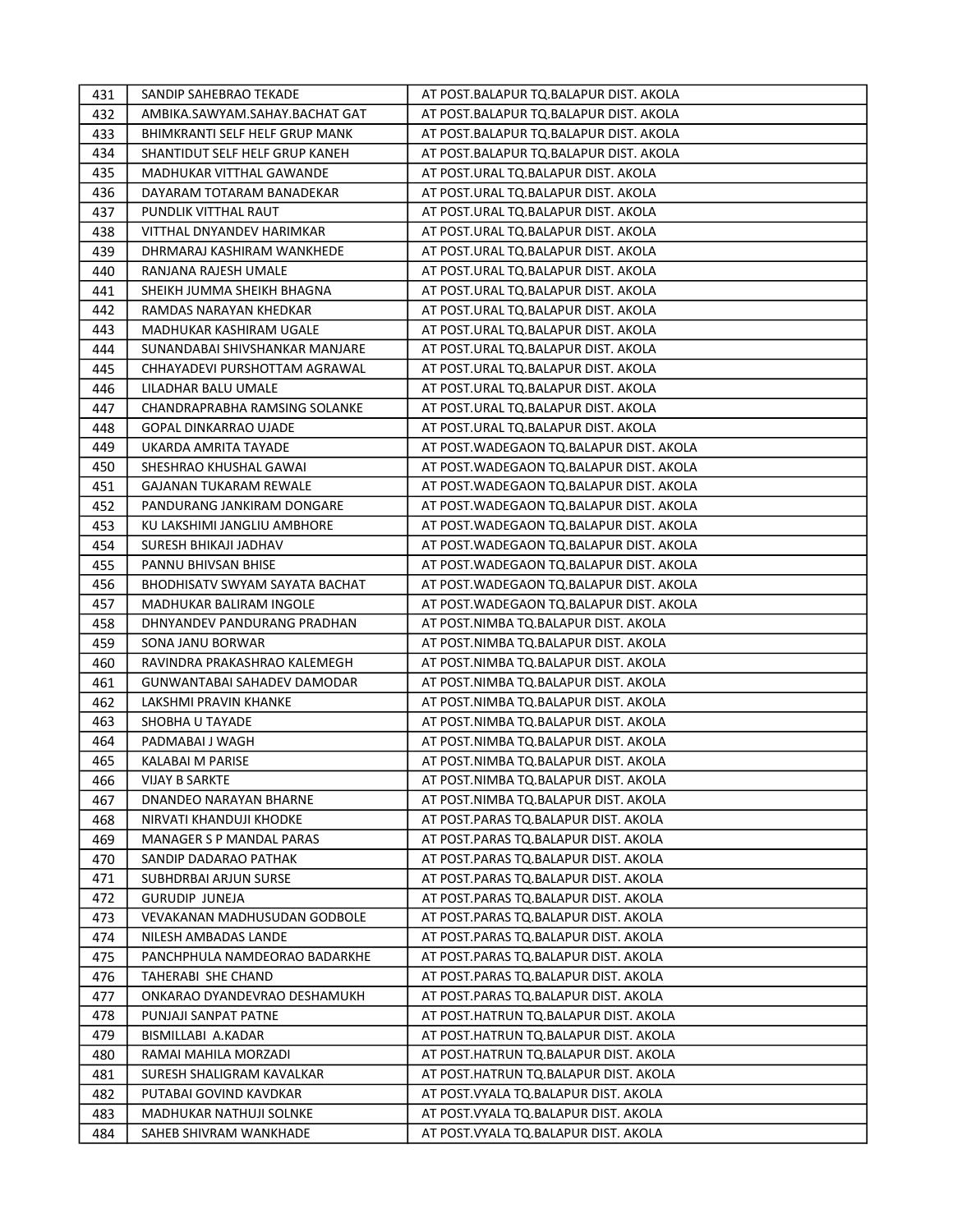| 485 | SUNIL LAXMAN KATHLE             | AT POST. VYALA TQ. BALAPUR DIST. AKOLA              |
|-----|---------------------------------|-----------------------------------------------------|
| 486 | <b>BALSING HARSING RATHOD</b>   | AT POST.PATUR TQ.PATUR DIST. AKOLA                  |
| 487 | RAJESH DADARAO DESHMUKH         | AT POST.PATUR TQ.PATUR DIST. AKOLA                  |
| 488 | RAHUL SUKHDEV GHANMODE          | AT POST.PATUR TQ.PATUR DIST. AKOLA                  |
| 489 | SHAMKUVAR DHRAMSING BAYAS       | AT POST.PATUR TQ.PATUR DIST. AKOLA                  |
| 490 | <b>GOPAL RAJARAM BONDE</b>      | AT POST.PATUR TQ.PATUR DIST. AKOLA                  |
| 491 | SHAKILA KHATOON ABDUL GAFOOR    | AT POST.PATUR TQ.PATUR DIST. AKOLA                  |
| 492 | MO. ARIF ABDUL GAFUR            | AT POST. PATUR TQ. PATUR DIST. AKOLA                |
| 493 | SHANTARAM MAKHRAM RATHOD        | AT POST.PATUR TQ.PATUR DIST. AKOLA                  |
| 494 | VITTHAL SAMBHAJI TANDHARE       | AT POST.PATUR TQ.PATUR DIST. AKOLA                  |
| 495 | SUNANDA PARASHRAM NILKHAN       | AT POST.PATUR TQ.PATUR DIST. AKOLA                  |
| 496 | ARCHANA PADMAKAR AMBALKAR       | AT POST.PATUR TQ.PATUR DIST. AKOLA                  |
| 497 | TULSABAI KESHAV AVACHAR         | AT POST.PATUR TQ.PATUR DIST. AKOLA                  |
| 498 | RAMESHWAR SHUBASH KARWATE       | AT POST.PATUR TQ.PATUR DIST. AKOLA                  |
| 499 | PADMINIBAI MANIKRAO GAWAI       | AT POST.PATUR TQ.PATUR DIST. AKOLA                  |
| 500 | SANTOSH PANDURANG BHANGE        | AT POST.PATUR TQ.PATUR DIST. AKOLA                  |
| 501 | SHAISTA PARVEEN MO AKHTAR       | AT POST.PATUR TQ.PATUR DIST. AKOLA                  |
| 502 | RAMPRASAD DIGAMBAR DEVKATE      | AT POST.PATUR TQ.PATUR DIST. AKOLA                  |
| 503 | SHIVAJI B. SHEGAR APK RADHABAI  | AT POST.PATUR TQ.PATUR DIST. AKOLA                  |
| 504 | TULSIRAM SAKHARAM GIRE          | AT POST. PATUR TQ. PATUR DIST. AKOLA                |
| 505 | DAGADABAI ANANDA KANKAL         | AT POST.CHANNI TQ.PATUR DIST. AKOLA                 |
| 506 | DIGAMBAR KISAN BAND             | AT POST.CHANNI TQ.PATUR DIST. AKOLA                 |
| 507 | SUNIL SUPAJI NILKHAN            | AT POST.CHANNI TQ.PATUR DIST. AKOLA                 |
| 508 | PUNDLIK NATTHU GAWALI           | AT POST.CHANNI TQ.PATUR DIST. AKOLA                 |
| 509 | A RAFIK A MUNAF                 | AT POST.CHANNI TQ.PATUR DIST. AKOLA                 |
| 510 | KAVITA RAMESH JADHAV            | AT POST.CHANNI TQ.PATUR DIST. AKOLA                 |
| 511 | H M Z P SCHOOL KHETRI           | AT POST.CHANNI TQ.PATUR DIST. AKOLA                 |
| 512 | JAY BAJARANG P GAT UMARA        | AT POST.CHANNI TQ.PATUR DIST. AKOLA                 |
| 513 | MALTI GANAPAT AJANKAR           | AT POST.CHANNI TQ.PATUR DIST. AKOLA                 |
| 514 | KHOMLIBAI PHAKIRCHAND JADHAO    | AT POST.ALEGAON TQ.PATUR DIST. AKOLA                |
| 515 | DEVIDAS DUDHARAM JADHAV         | AT POST.ALEGAON TQ.PATUR DIST. AKOLA                |
| 516 | KOKILSBSI GOPAL KIRTANE         | AT POST.ALEGAON TQ.PATUR DIST. AKOLA                |
| 517 | SHIVKURPA GAT BABULGAON         | AT POST.VIWARA BHABULGAON TQ.PATUR DIST. AKOLA      |
| 518 | <b>GULAB DAULATRAO CHARTHAL</b> | AT POST. VIWARA BHABULGAON TO. PATUR DIST. AKOLA    |
| 519 | KRUSHNA SURYABHAN MHASKE        | AT POST. MURTIZAPUR MAIN TO. MURTIZAPUR DIST. AKOLA |
| 520 | P P SOLANKE                     | AT POST. MURTIZAPUR MAIN TQ. MURTIZAPUR DIST. AKOLA |
| 521 | NARRAYAN BALIRAM PAWAR          | AT POST. MURTIZAPUR MAIN TO. MURTIZAPUR DIST. AKOLA |
| 522 | GOVINDRAO GANGARAM GULHANE      | AT POST.MURTIZAPUR MAIN TQ.MURTIZAPUR DIST. AKOLA   |
| 523 | RAMRAO KISANRAO KALE            | AT POST.MURTIZAPUR MAIN TQ.MURTIZAPUR DIST. AKOLA   |
| 524 | ARUNABAI JAGGANATH KALE         | AT POST.MURTIZAPUR MAIN TQ.MURTIZAPUR DIST. AKOLA   |
| 525 | DADARAO RAJARAM MUNDALE         | AT POST.MURTIZAPUR MAIN TQ.MURTIZAPUR DIST. AKOLA   |
| 526 | GAJANAN PRALHADRAO GAVANDE      | AT POST.MURTIZAPUR MAIN TQ.MURTIZAPUR DIST. AKOLA   |
| 527 | KALAVNTABAI AATMARAM KHEDAKAR   | AT POST.MURTIZAPUR MAIN TQ.MURTIZAPUR DIST. AKOLA   |
| 528 | AJAY TUKARAM CHAVAN             | AT POST.MURTIZAPUR MAIN TQ.MURTIZAPUR DIST. AKOLA   |
| 529 | NAMDEV BANSAJI KOLHE            | AT POST.MURTIZAPUR MAIN TQ.MURTIZAPUR DIST. AKOLA   |
| 530 | KAUSALYABAI PRALLHAD KHANDARE   | AT POST. MURTIZAPUR MAIN TO. MURTIZAPUR DIST. AKOLA |
| 531 | DHMAPAL DEVRAO MOHAKE           | AT POST.MURTIZAPUR MAIN TO.MURTIZAPUR DIST. AKOLA   |
| 532 | SHABANA PARVIN A.BASHID         | AT POST.MURTIZAPUR MAIN TQ.MURTIZAPUR DIST. AKOLA   |
| 533 | LILABAI ASHOK CHAVHAN           | AT POST.MURTIZAPUR MAIN TQ.MURTIZAPUR DIST. AKOLA   |
| 534 | LILABAI ASHOK CHAVHAN           | AT POST.MURTIZAPUR MAIN TQ.MURTIZAPUR DIST. AKOLA   |
| 535 | KANTA SADASHIV AVARE SADASHIV   | AT POST.MURTIZAPUR MAIN TQ.MURTIZAPUR DIST. AKOLA   |
| 536 | VACHTLABAI SUKHDEORAO PANTHE    | AT POST. MURTIZAPUR MAIN TO. MURTIZAPUR DIST. AKOLA |
| 537 | MORESHAWAR MAROTRAO SHRIRAO     | AT POST.MURTIZAPUR MAIN TQ.MURTIZAPUR DIST. AKOLA   |
| 538 | SHARDA NAGORAO KAULKHEDE        | AT POST.MURTIZAPUR MAIN TQ.MURTIZAPUR DIST. AKOLA   |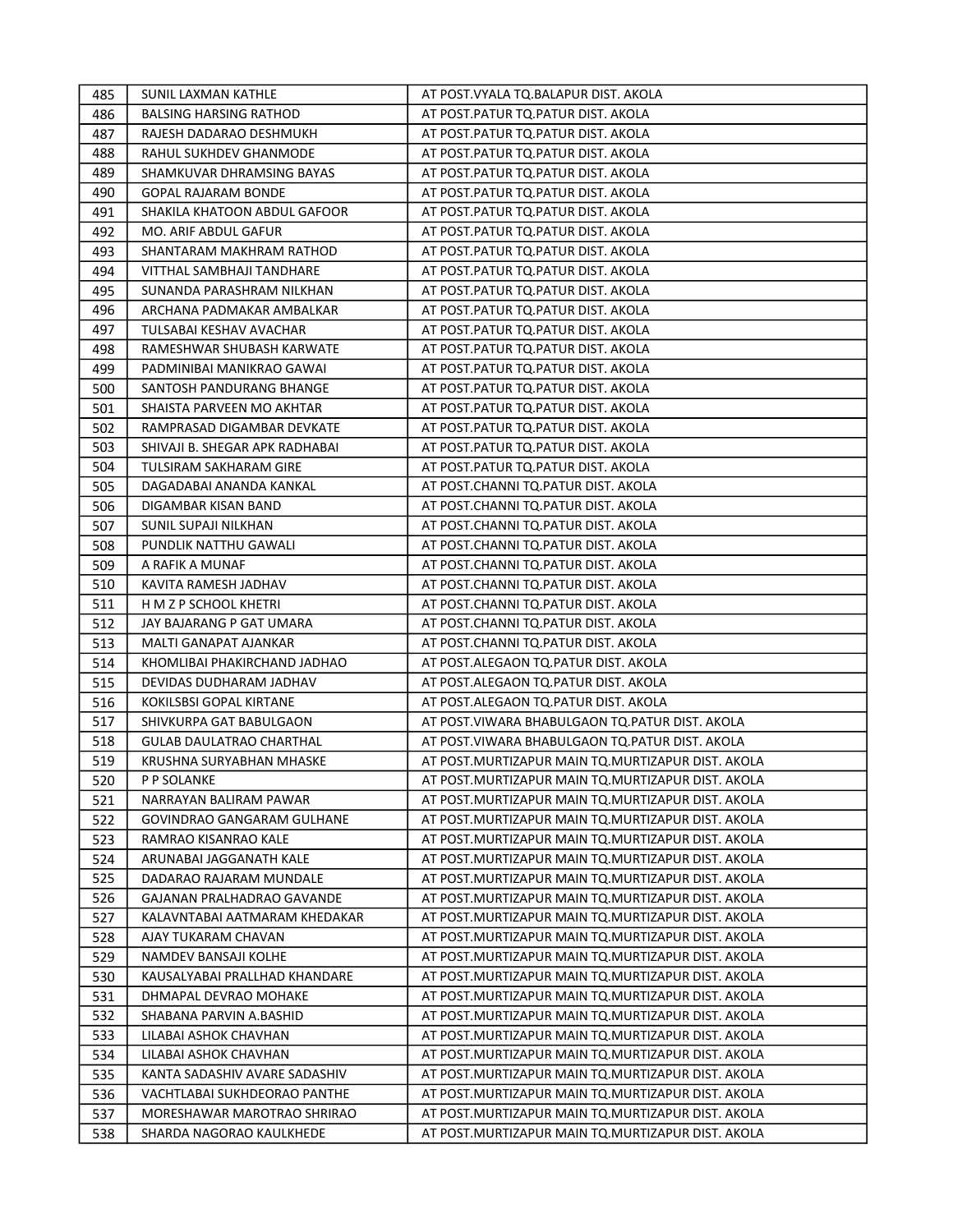| 539 | <b>SURESH MANIK PIVAL</b>      | AT POST.MURTIZAPUR MAIN TQ.MURTIZAPUR DIST. AKOLA          |
|-----|--------------------------------|------------------------------------------------------------|
| 540 | <b>GOPAL SHANKAR REVATKAR</b>  | AT POST.MURTIZAPUR MAIN TQ.MURTIZAPUR DIST. AKOLA          |
| 541 | YASHWANT GRAM SAMRUDHHI YO.    | AT POST.MURTIZAPUR MAIN TQ.MURTIZAPUR DIST. AKOLA          |
| 542 | MAHALAXMI S.S.B.GAT            | AT POST.MURTIZAPUR MAIN TQ.MURTIZAPUR DIST. AKOLA          |
| 543 | SANTOSH AJABRAO MALOKAR        | AT POST.MURTIZAPUR MARKET YARD TQ.MURTIZAPUR DIST. AKOLA   |
| 544 | YASHODHARA D KHANDARE          | AT POST. MURTIZAPUR MARKET YARD TQ. MURTIZAPUR DIST. AKOLA |
| 545 | <b>GANESH V VADATKAR</b>       | AT POST. MURTIZAPUR MARKET YARD TQ. MURTIZAPUR DIST. AKOLA |
| 546 | NILESH WAMANRAO KADU           | AT POST. MURTIZAPUR MARKET YARD TQ. MURTIZAPUR DIST. AKOLA |
| 547 | SHYAM SAKHARAM JAMNIK          | AT POST.MURTIZAPUR MARKET YARD TO.MURTIZAPUR DIST. AKOLA   |
| 548 | SK.ISMILE SK.KASAM             | AT POST. MURTIZAPUR CITY TQ. MURTIZAPUR DIST. AKOLA        |
| 549 | SHE JINA SHE ALAM              | AT POST.MURTIZAPUR CITY TQ.MURTIZAPUR DIST. AKOLA          |
| 550 | <b>GAJANAN MAHADEV GAWANDE</b> | AT POST. MURTIZAPUR CITY TQ. MURTIZAPUR DIST. AKOLA        |
| 551 | GOUKARNABAI GOVERDAN KALE      | AT POST.MURTIZAPUR CITY TQ.MURTIZAPUR DIST. AKOLA          |
| 552 | JYOTI GUNAWANTRAO DESHMUKH     | AT POST.MURTIZAPUR CITY TQ.MURTIZAPUR DIST. AKOLA          |
| 553 | S. PHAKRU S. HAFIJ             | AT POST.MURTIZAPUR CITY TQ.MURTIZAPUR DIST. AKOLA          |
| 554 | SUDAHKAR VISHVANATH DHORE      | AT POST. MURTIZAPUR CITY TQ. MURTIZAPUR DIST. AKOLA        |
| 555 | RAMRAO LAKSHMAN DESHMUKH       | AT POST. MURTIZAPUR CITY TQ. MURTIZAPUR DIST. AKOLA        |
| 556 | HARSHVARDAN SUKHDEVRAO KHANDAR | AT POST. MURTIZAPUR CITY TQ. MURTIZAPUR DIST. AKOLA        |
| 557 | ANIL NAGORAO THAKRE            | AT POST.MURTIZAPUR CITY TQ.MURTIZAPUR DIST. AKOLA          |
| 558 | REKHA SHAMRAO DESHAMUKH        | AT POST.MURTIZAPUR CITY TQ.MURTIZAPUR DIST. AKOLA          |
| 559 | KARAMAT KHA SHILAYAT           | AT POST.MURTIZAPUR CITY TQ.MURTIZAPUR DIST. AKOLA          |
| 560 | <b>BHIMRAO RAVAJI SULTANE</b>  | AT POST. MURTIZAPUR CITY TO. MURTIZAPUR DIST. AKOLA        |
| 561 | SHARDA MA. B.G. KASVI          | AT POST.MURTIZAPUR CITY TQ.MURTIZAPUR DIST. AKOLA          |
| 562 | ARUN DEVIDAS SHEDAKE           | AT POST.MANA TQ.MURTIZAPUR DIST. AKOLA                     |
| 563 | VENUTAI HIMMATRAO DESHMUKH     | AT POST.MANA TQ.MURTIZAPUR DIST. AKOLA                     |
| 564 | <b>VINAYAK GULABRAO BHOSLE</b> | AT POST.MANA TQ.MURTIZAPUR DIST. AKOLA                     |
| 565 | R G JAGTAP                     | AT POST.MANA TQ.MURTIZAPUR DIST. AKOLA                     |
| 566 | SHRIRAM SHYAMSING DESHMUKH     | AT POST.MANA TQ.MURTIZAPUR DIST. AKOLA                     |
| 567 | RAMRAO KISAN JALAMKAR          | AT POST.MANA TQ.MURTIZAPUR DIST. AKOLA                     |
| 568 | TRAMBAK DEVBAJI BOLE           | AT POST. MANA TQ. MURTIZAPUR DIST. AKOLA                   |
| 569 | SHE GANI SHE. BALDAR           | AT POST. MANA TQ. MURTIZAPUR DIST. AKOLA                   |
| 570 | SHANTABAI VINAYAKRAO WANKHADE  | AT POST. MANA TQ. MURTIZAPUR DIST. AKOLA                   |
| 571 | MANDAKINI BABARAO JALAMKAR     | AT POST.MANA TQ.MURTIZAPUR DIST. AKOLA                     |
| 572 | RAOSAHEB ATMARAM WANKHADE      | AT POST.MANA TQ.MURTIZAPUR DIST. AKOLA                     |
| 573 | <b>GOPAL SHRRAM SARADA</b>     | AT POST.MANA TQ.MURTIZAPUR DIST. AKOLA                     |
| 574 | MAHADEV LAXMAN PAWAR           | AT POST.MANA TO.MURTIZAPUR DIST. AKOLA                     |
| 575 | VINAYAK U MURAMKAR             | AT POST. MANA TQ. MURTIZAPUR DIST. AKOLA                   |
| 576 | HARISH GANPAT SARDAR           | AT POST.MANA TQ.MURTIZAPUR DIST. AKOLA                     |
| 577 | VASANT SUDHAKAR DESHMUKH       | AT POST.MANA TQ.MURTIZAPUR DIST. AKOLA                     |
| 578 | UTTAM GANGARAMJI MUGAL         | AT POST.MANA TQ.MURTIZAPUR DIST. AKOLA                     |
| 579 | DIGAMBAR WAMANRAO NAGPURE      | AT POST.MANA TQ.MURTIZAPUR DIST. AKOLA                     |
| 580 | MAHADEV TUKARAM UMBARKAR       | AT POST.MANA TQ.MURTIZAPUR DIST. AKOLA                     |
| 581 | MANKARNA MAHADEV MAHALLE       | AT POST.MANA TQ.MURTIZAPUR DIST. AKOLA                     |
| 582 | DEVIDAS B SADAFALE             | AT POST.MANA TQ.MURTIZAPUR DIST. AKOLA                     |
| 583 | BAPURAO RAYBHAN KOKNE          | AT POST.MANA TQ.MURTIZAPUR DIST. AKOLA                     |
| 584 | NARAYAN KISANRAO MUNDE         | AT POST.MANA TQ.MURTIZAPUR DIST. AKOLA                     |
| 585 | RAMDAS MOTIRAM TELGOTE         | AT POST.MANA TQ.MURTIZAPUR DIST. AKOLA                     |
| 586 | PUNDLIK UKANDAJI BHRANBE       | AT POST.MANA TQ.MURTIZAPUR DIST. AKOLA                     |
| 587 | M.RAFIK A. RAJAK               | AT POST.MANA TQ.MURTIZAPUR DIST. AKOLA                     |
| 588 | HARIDAS BENDHAJI AWZADE        | AT POST.MANA TQ.MURTIZAPUR DIST. AKOLA                     |
| 589 | SUSHILABAI SATISH SOMANI       | AT POST.MANA TQ.MURTIZAPUR DIST. AKOLA                     |
| 590 | BABALABAI GULAB KOKANE         | AT POST.MANA TQ.MURTIZAPUR DIST. AKOLA                     |
| 591 | BHANUDAS J TAPRE               | AT POST.MANA TQ.MURTIZAPUR DIST. AKOLA                     |
| 592 | MADHUKAR VAMANRAO MALATPURE    | AT POST.MANA TQ.MURTIZAPUR DIST. AKOLA                     |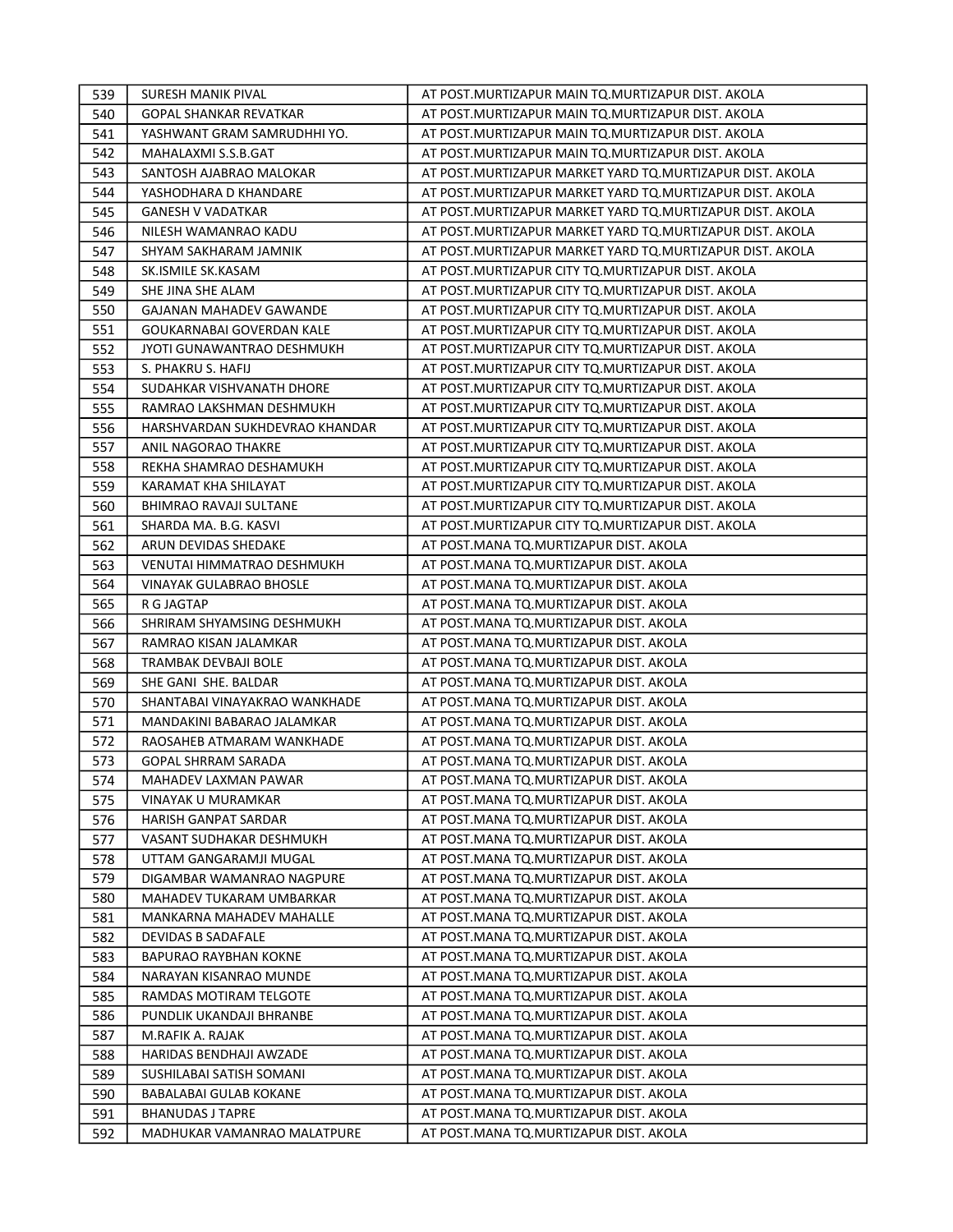| 593 | ARUNA RAJARAM TIDAKE         | AT POST.MANA TQ.MURTIZAPUR DIST. AKOLA   |
|-----|------------------------------|------------------------------------------|
| 594 | <b>FULVATI M LOHARE</b>      | AT POST. MANA TQ. MURTIZAPUR DIST. AKOLA |
| 595 | SHOBHA SHIVRAM SHINDE        | AT POST.MANA TQ.MURTIZAPUR DIST. AKOLA   |
| 596 | RAJIYA BEGAM KALLIMULLA      | AT POST.MANA TQ.MURTIZAPUR DIST. AKOLA   |
| 597 | PREMLATA PANDE               | AT POST.MANA TQ.MURTIZAPUR DIST. AKOLA   |
| 598 | SARASWATABAI J SHEGOKAR      | AT POST.MANA TQ.MURTIZAPUR DIST. AKOLA   |
| 599 | TRABANKARAO SITARAM SHINDE   | AT POST.MANA TQ.MURTIZAPUR DIST. AKOLA   |
| 600 | URVASHI DAMODAR SIDAM        | AT POST.MANA TQ.MURTIZAPUR DIST. AKOLA   |
| 601 | MANORAMABAI JAGATARAM BUTE   | AT POST.MANA TQ.MURTIZAPUR DIST. AKOLA   |
| 602 | A. ANIS A. HAMID             | AT POST.MANA TQ.MURTIZAPUR DIST. AKOLA   |
| 603 | D N SHINDE                   | AT POST.MANA TQ.MURTIZAPUR DIST. AKOLA   |
| 604 | KISHOR TULSIRAM WANKHADE     | AT POST.MANA TQ.MURTIZAPUR DIST. AKOLA   |
| 605 | ASHOK APPA ASTIKAR           | AT POST.MANA TQ.MURTIZAPUR DIST. AKOLA   |
| 606 | SHILA K JANAKALE             | AT POST.MANA TQ.MURTIZAPUR DIST. AKOLA   |
| 607 | YENUTAI SADASHIV BONDE       | AT POST.MANA TQ.MURTIZAPUR DIST. AKOLA   |
| 608 | JANABAI NATTHUJI INGOLE      | AT POST.MANA TQ.MURTIZAPUR DIST. AKOLA   |
| 609 | RAMA SAKHARAM RAUT           | AT POST. MANA TQ. MURTIZAPUR DIST. AKOLA |
| 610 | SARUBAI SUKHDEV MESHRAM      | AT POST.MANA TQ.MURTIZAPUR DIST. AKOLA   |
| 611 | RAMESH MOTIRAMJI BHGWATKAR   | AT POST.MANA TQ.MURTIZAPUR DIST. AKOLA   |
| 612 | <b>CHNDU GUPCHANDR PAWAR</b> | AT POST.MANA TQ.MURTIZAPUR DIST. AKOLA   |
| 613 | SHESHRAO GANAJI KHANDARE     | AT POST.MANA TQ.MURTIZAPUR DIST. AKOLA   |
| 614 | <b>USHA D VITIWALE</b>       | AT POST. MANA TQ. MURTIZAPUR DIST. AKOLA |
| 615 | KAILASIN SUKHDEO BARDIYA     | AT POST.MANA TQ.MURTIZAPUR DIST. AKOLA   |
| 616 | MAHADEV FAKIRA KAVAMPURE     | AT POST.MANA TQ.MURTIZAPUR DIST. AKOLA   |
| 617 | <b>HARIDAS I RAMTEKE</b>     | AT POST. MANA TQ. MURTIZAPUR DIST. AKOLA |
| 618 | <b>MARUTI K BHOPADE</b>      | AT POST. MANA TQ. MURTIZAPUR DIST. AKOLA |
| 619 | <b>BEBITAI GOPAL SAMDURE</b> | AT POST.MANA TQ.MURTIZAPUR DIST. AKOLA   |
| 620 | KAMALABAI LAXMAN POHEKAR     | AT POST. MANA TQ. MURTIZAPUR DIST. AKOLA |
| 621 | PARVATA MAHADEO DANGE        | AT POST.MANA TQ.MURTIZAPUR DIST. AKOLA   |
| 622 | PRITIBAI MANSARAM INGALE     | AT POST.MANA TQ.MURTIZAPUR DIST. AKOLA   |
| 623 | GANGARAM PANDUJI DONGARDIVE  | AT POST.MANA TQ.MURTIZAPUR DIST. AKOLA   |
| 624 | <b>BHASKAR BAPURAO DHADE</b> | AT POST.MANA TQ.MURTIZAPUR DIST. AKOLA   |
| 625 | SHARDABAI KISANRAO WADEKAR   | AT POST.MANA TQ.MURTIZAPUR DIST. AKOLA   |
| 626 | AYAYASKH SADAR KHAN          | AT POST.MANA TQ.MURTIZAPUR DIST. AKOLA   |
| 627 | <b>JULEKHABEE S. YUSUF</b>   | AT POST. MANA TQ. MURTIZAPUR DIST. AKOLA |
| 628 | MADHUKAR MAHADEV LOKHANDE    | AT POST.MANA TQ.MURTIZAPUR DIST. AKOLA   |
| 629 | S DAUD SIRAJ SHEKH           | AT POST. MANA TQ. MURTIZAPUR DIST. AKOLA |
| 630 | TAHERABEE S JABBAR           | AT POST.MANA TQ.MURTIZAPUR DIST. AKOLA   |
| 631 | SURESH JANRAO MESHRAM        | AT POST.MANA TQ.MURTIZAPUR DIST. AKOLA   |
| 632 | VAISHALI SANJAY ZOBADE       | AT POST.MANA TQ.MURTIZAPUR DIST. AKOLA   |
| 633 | RAMBHU CHNDRBHAN WAAJARI     | AT POST.MANA TQ.MURTIZAPUR DIST. AKOLA   |
| 634 | RAMBHU CHNDRBHAN WAAJARI     | AT POST. MANA TQ. MURTIZAPUR DIST. AKOLA |
| 635 | SAVIRABAI SUDAM WANKHADE     | AT POST.MANA TQ.MURTIZAPUR DIST. AKOLA   |
| 636 | MAHADEV KASHIRAO KALE        | AT POST.MANA TQ.MURTIZAPUR DIST. AKOLA   |
| 637 | NARAYAN KESHVRAO BHATULKAR   | AT POST.MANA TQ.MURTIZAPUR DIST. AKOLA   |
| 638 | AKILODDIN AINODDIN           | AT POST.MANA TQ.MURTIZAPUR DIST. AKOLA   |
| 639 | MAHESHWAR MADHUKAR KOLASKAR  | AT POST.MANA TQ.MURTIZAPUR DIST. AKOLA   |
| 640 | DHANPAL SITARAM MESHRAM      | AT POST.KURUM TQ.MURTIZAPUR DIST. AKOLA  |
| 641 | SALIM KHA BURHANKHA          | AT POST.KURUM TQ.MURTIZAPUR DIST. AKOLA  |
| 642 | LALITA SURESH PAWAR          | AT POST.KURUM TQ.MURTIZAPUR DIST. AKOLA  |
| 643 | BANUDASH KISHNRAV GADAGE     | AT POST.KURUM TQ.MURTIZAPUR DIST. AKOLA  |
| 644 | KASHIRAM BALIRAM SHIDE       | AT POST.KURUM TQ.MURTIZAPUR DIST. AKOLA  |
| 645 | LANKABAI HARIBHU GAWAI       | AT POST.KURUM TQ.MURTIZAPUR DIST. AKOLA  |
| 646 | SHUMITA RONAJI SHRODE        | AT POST.KURUM TQ.MURTIZAPUR DIST. AKOLA  |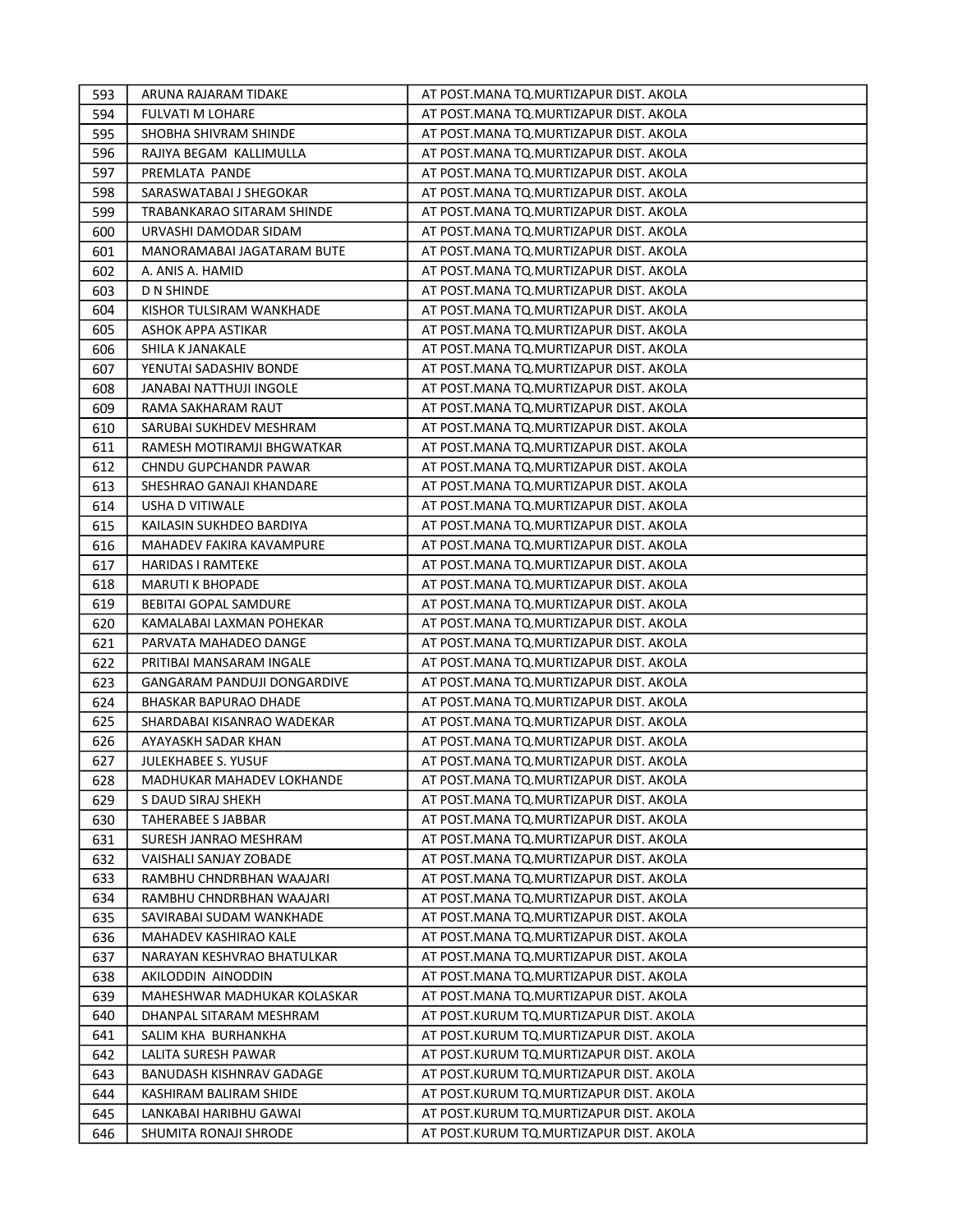| 647 | KAUSLYA ANANA KALE             | AT POST.KURUM TQ.MURTIZAPUR DIST. AKOLA      |
|-----|--------------------------------|----------------------------------------------|
| 648 | SHANKAR MANUJI AWASARMOR       | AT POST.KURUM TQ.MURTIZAPUR DIST. AKOLA      |
| 649 | SHUDAM SANPAT SHEJAV           | AT POST.KURUM TQ.MURTIZAPUR DIST. AKOLA      |
| 650 | LAXMAN NATHUJI BAJAD           | AT POST.KURUM TQ.MURTIZAPUR DIST. AKOLA      |
| 651 | HARICHANDR ISANA AMARE         | AT POST.KURUM TQ.MURTIZAPUR DIST. AKOLA      |
| 652 | SHEKH JAFAR SHEKH ISMAIL       | AT POST.KURUM TQ.MURTIZAPUR DIST. AKOLA      |
| 653 | DRUPADABAI TUKARAM WANKHADE    | AT POST.KURUM TQ.MURTIZAPUR DIST. AKOLA      |
| 654 | GAFFARSHAHA MEHBUBSHAHA        | AT POST.KURUM TQ.MURTIZAPUR DIST. AKOLA      |
| 655 | HAFIJKHAN PATHANKHAN           | AT POST.KURUM TQ.MURTIZAPUR DIST. AKOLA      |
| 656 | HAFIJKHAN PATHANKHAN           | AT POST.KURUM TQ.MURTIZAPUR DIST. AKOLA      |
| 657 | <b>BALU SAHDEVRAO GAWAI</b>    | AT POST.KURUM TQ.MURTIZAPUR DIST. AKOLA      |
| 658 | NAMDEO RANU MANDOLAKAR         | AT POST.KURUM TQ.MURTIZAPUR DIST. AKOLA      |
| 659 | SUDAM KERBA BALKHANDE          | AT POST.KURUM TQ.MURTIZAPUR DIST. AKOLA      |
| 660 | RAMCANDAR G EANGALE            | AT POST.KURUM TQ.MURTIZAPUR DIST. AKOLA      |
| 661 | NABIJ FATAM A MUJAFAR          | AT POST.KARANJA MAIN.TQ.KARANJA DIST. WASHIM |
| 662 | SARPANCH / SACHIV PANIPURVATHA | AT POST.KARANJA MAIN.TQ.KARANJA DIST. WASHIM |
| 663 | YAMUNABAI PUNDLIK FUKE         | AT POST.KARANJA MAIN.TQ.KARANJA DIST. WASHIM |
| 664 | MANJULABAI BHAURAO SARODE      | AT POST.KARANJA MAIN.TQ.KARANJA DIST. WASHIM |
| 665 | DHAYANABAI GANESHRAO WANKHADE  | AT POST.KARANJA MAIN.TQ.KARANJA DIST. WASHIM |
| 666 | SADASHIV NATHUJI RAJGUARE      | AT POST.KARANJA MAIN.TQ.KARANJA DIST. WASHIM |
| 667 | DAMODHAR RAMKRUSHNA ROHANKAR   | AT POST.KARANJA MAIN.TQ.KARANJA DIST. WASHIM |
| 668 | UDHDAWRAO BABARAO CHAUDHARI    | AT POST.KARANJA MAIN.TQ.KARANJA DIST. WASHIM |
| 669 | BHANUDAS HARIRAM ASOLE         | AT POST.KARANJA MAIN.TQ.KARANJA DIST. WASHIM |
| 670 | REKHA MANJU RATHOD             | AT POST.KARANJA MAIN.TQ.KARANJA DIST. WASHIM |
| 671 | RUSTAM MURLIDHAR SAWANT        | AT POST.KARANJA MAIN.TQ.KARANJA DIST. WASHIM |
| 672 | NIRMALA SWARUPCHAND DEVADA     | AT POST.KARANJA MAIN.TQ.KARANJA DIST. WASHIM |
| 673 | SWARUPCHAND MOHANLAL DEVADA    | AT POST.KARANJA MAIN.TQ.KARANJA DIST. WASHIM |
| 674 | VIVEK SWARUPCHAND DEVADA       | AT POST.KARANJA MAIN.TQ.KARANJA DIST. WASHIM |
| 675 | SANGITA VIVEK DEVADA           | AT POST.KARANJA MAIN.TQ.KARANJA DIST. WASHIM |
| 676 | INDRAKALA NIRANJAN KHANDEKAR   | AT POST.KARANJA MAIN.TQ.KARANJA DIST. WASHIM |
| 677 | SUBODH PRAVIN WAIDY            | AT POST.KARANJA MAIN.TQ.KARANJA DIST. WASHIM |
| 678 | CHANDBI GULLU GARWE            | AT POST.KARANJA MAIN.TQ.KARANJA DIST. WASHIM |
| 679 | <b>BHIMRAO NAGORAO LAD</b>     | AT POST.KARANJA MAIN.TQ.KARANJA DIST. WASHIM |
| 680 | VIDYATARI SATISH NAGPURKAR     | AT POST.KARANJA MAIN.TQ.KARANJA DIST. WASHIM |
| 681 | SUNIL JIVANDHAR TOPARE         | AT POST.KARANJA MAIN.TQ.KARANJA DIST. WASHIM |
| 682 | <b>B J KHANDARE</b>            | AT POST.KARANJA MAIN.TQ.KARANJA DIST. WASHIM |
| 683 | V P SIRSAT                     | AT POST.KARANJA MAIN.TQ.KARANJA DIST. WASHIM |
| 684 | S M BHANDE                     | AT POST.KARANJA MAIN.TQ.KARANJA DIST. WASHIM |
| 685 | MINA PRAMOD UPADHYE            | AT POST.KARANJA MAIN.TQ.KARANJA DIST. WASHIM |
| 686 | RAHUL SITARAM WARGHAT          | AT POST.KARANJA MAIN.TQ.KARANJA DIST. WASHIM |
| 687 | SUMAN SHANKAR MULE             | AT POST.KARANJA MAIN.TQ.KARANJA DIST. WASHIM |
| 688 | SONABAI MOTIRAM AMBATPURE      | AT POST.KARANJA MAIN.TQ.KARANJA DIST. WASHIM |
| 689 | RAMCHANDRA N.INGOLE            | AT POST.KARANJA MAIN.TQ.KARANJA DIST. WASHIM |
| 690 | SAGAR R.KAPSE                  | AT POST.KARANJA MAIN.TQ.KARANJA DIST. WASHIM |
| 691 | AKNATH RAMESHWAR SHETE         | AT POST.KARANJA MAIN.TQ.KARANJA DIST. WASHIM |
| 692 | RAJANI RAMDAS SAVARKAR         | AT POST.KARANJA MAIN.TQ.KARANJA DIST. WASHIM |
| 693 | SHILA HARIBHAU KAD             | AT POST.KARANJA MAIN.TQ.KARANJA DIST. WASHIM |
| 694 | BAYNABAI NARAYAN BHAGAT        | AT POST.KARANJA MAIN.TQ.KARANJA DIST. WASHIM |
| 695 | RAJIYA KASAM NIMSURWALE        | AT POST.KARANJA MAIN.TQ.KARANJA DIST. WASHIM |
| 696 | VACHALABAI BABARAO SARODE      | AT POST.KARANJA MAIN.TQ.KARANJA DIST. WASHIM |
| 697 | SHAHNAJBI A RASHID             | AT POST.KARANJA MAIN.TQ.KARANJA DIST. WASHIM |
| 698 | H.M.Z.P.SHALA                  | AT POST.KARANJA MAIN.TQ.KARANJA DIST. WASHIM |
| 699 | GODAMALIBUWA SS.S.B.G.DADGAO   | AT POST.KAMARGAON .TQ.KARANJA DIST. WASHIM   |
| 700 | GRAMPANCHAYAT KAMARGAON        | AT POST.KAMARGAON .TQ.KARANJA DIST. WASHIM   |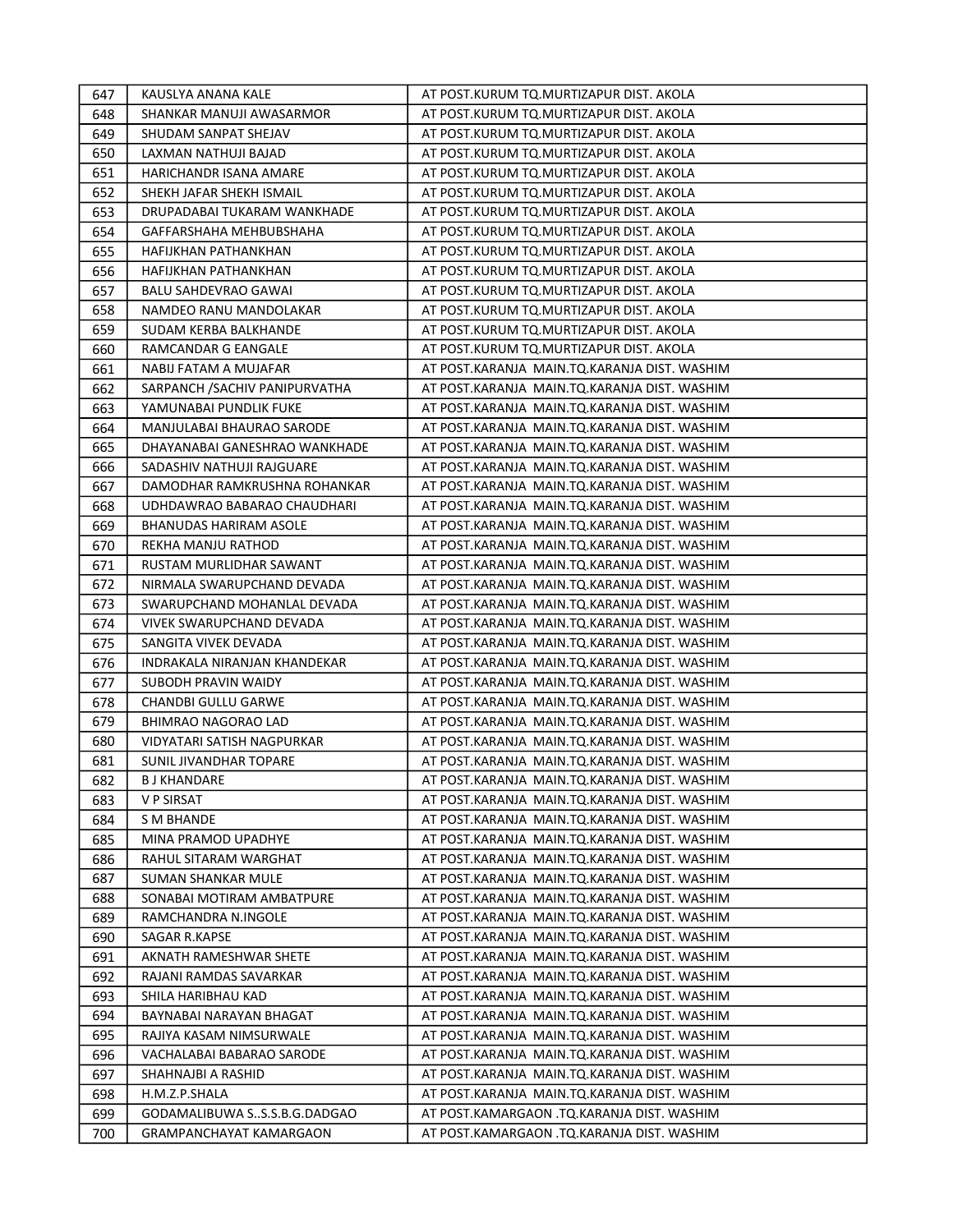| 701 | PANDURANG KISHAN PAWAR         | AT POST.KAMARGAON .TQ.KARANJA DIST. WASHIM          |
|-----|--------------------------------|-----------------------------------------------------|
| 702 | RAMKRUSHNA DHONGAJI NAGRGODAVE | AT POST.KAMARGAON .TQ.KARANJA DIST. WASHIM          |
| 703 | PUSHPA M BANG                  | AT POST.KAMARGAON .TQ.KARANJA DIST. WASHIM          |
| 704 | MAYA B UJVANE                  | AT POST.KAMARGAON .TQ.KARANJA DIST. WASHIM          |
| 705 | JANRAO K KHIRALE               | AT POST.KAMARGAON .TQ.KARANJA DIST. WASHIM          |
| 706 | PARSHRAM M VARATHI             | AT POST.KAMARGAON .TQ.KARANJA DIST. WASHIM          |
| 707 | BEBITAI JANRAO KHIRALE         | AT POST.KAMARGAON .TQ.KARANJA DIST. WASHIM          |
| 708 | VAISHALI LAXMANRAO MUNDE       | AT POST.KAMARGAON .TQ.KARANJA DIST. WASHIM          |
| 709 | SANJAY RUPRAO TEKADE           | AT POST.KAMARGAON .TQ.KARANJA DIST. WASHIM          |
| 710 | ANNPURNA JANAKRAO GAVANDE      | AT POST.KAMARGAON .TQ.KARANJA DIST. WASHIM          |
| 711 | DIVAKAR N INGOLE               | AT POST.KAMARGAON .TQ.KARANJA DIST. WASHIM          |
| 712 | NARENDRA MOTIRAM BHAGAT        | AT POST.KAMARGAON .TQ.KARANJA DIST. WASHIM          |
| 713 | NAMDEO PANDURANG CHAUDHARI     | AT POST.KAMARGAON .TQ.KARANJA DIST. WASHIM          |
| 714 | ZIGABAI V SARADAR              | AT POST.KAMARGAON .TQ.KARANJA DIST. WASHIM          |
| 715 | <b>BHIMRAO SHAMRAO BHOJANE</b> | AT POST.KAMARGAON .TQ.KARANJA DIST. WASHIM          |
| 716 | PRAFUL CHANDRAMANI THORAT      | AT POST.KAMARGAON .TQ.KARANJA DIST. WASHIM          |
| 717 | YUVRAJ RAMESH PAWAR            | AT POST.KAMARGAON .TQ.KARANJA DIST. WASHIM          |
| 718 | SAHEBA MO.FARUK                | AT POST.KAMARGAON .TQ.KARANJA DIST. WASHIM          |
| 719 | ARSIYANA MO. FARUK             | AT POST.KAMARGAON .TQ.KARANJA DIST. WASHIM          |
| 720 | MANGLABAI LAXMANRAO GORE       | AT POST.KAMARGAON .TQ.KARANJA DIST. WASHIM          |
| 721 | DILIP DEVISING JADHAO          | AT POST.KAMARGAON .TQ.KARANJA DIST. WASHIM          |
| 722 | PRIN. Z P SCH. BABAPUR         | AT POST.KAMARGAON .TQ.KARANJA DIST. WASHIM          |
| 723 | Z P SCH. BRAMHANWADA           | AT POST.KAMARGAON .TQ.KARANJA DIST. WASHIM          |
| 724 | MAHALAXIMI SAYSA MAGAT         | AT POST.UMBARADA BAZAR .TQ.KARANJA DIST. WASHIM     |
| 725 | HANSRAJ DHARMAJI FULMALI       | AT POST.UMBARADA BAZAR .TQ.KARANJA DIST. WASHIM     |
| 726 | A.ARIF A.KADIR ABDUL           | AT POST.UMBARADA BAZAR .TQ.KARANJA DIST. WASHIM     |
| 727 | SHASHIKALA AJABRAO PARE        | AT POST.UMBARADA BAZAR .TQ.KARANJA DIST. WASHIM     |
| 728 | KHABDUR KHAJAJI RAUT           | AT POST.DHANAJ BU .TQ.KARANJA DIST. WASHIM          |
| 729 | DEVENDRE PURUSHOTTAM KACHWE    | AT POST.DHANAJ BU .TQ.KARANJA DIST. WASHIM          |
| 730 | WASRAM DHANNUJI RATHOD         | AT POST.DHANAJ BU .TQ.KARANJA DIST. WASHIM          |
| 731 | NAFIS KHAN NUR KHAN PATHAN     | AT POST.DHANAJ BU .TQ.KARANJA DIST. WASHIM          |
| 732 | ARUN ANANDRAP BANGARE          | AT POST.DHANAJ BU .TQ.KARANJA DIST. WASHIM          |
| 733 | NAMDEV CHAMPAT BOLAKE          | AT POST.MANBHA .TQ.KARANJA DIST. WASHIM             |
| 734 | <b>BANABAI GOPAL PATIL</b>     | AT POST.MANBHA .TQ.KARANJA DIST. WASHIM             |
| 735 | MAMTA RAVINDRA SHINDE          | AT POST.MANBHA .TQ.KARANJA DIST. WASHIM             |
| 736 | DNYANDEV MOTIRAM KALE          | AT POST.POHA .TQ.KARANJA DIST. WASHIM               |
| 737 | SULABHA LAXMANRAO AMBHORE      | AT POST.MANGRULPIR MAIN .TQ MANGRULPIR DIST. WASHIM |
| 738 | POOJA ENTERPRIZES MANGRUL PEER | AT POST.MANGRULPIR MAIN .TQ MANGRULPIR DIST. WASHIM |
| 739 | DEVIDAS KISANRAO KATKAR        | AT POST.MANGRULPIR MAIN .TQ MANGRULPIR DIST. WASHIM |
| 740 | MO. CHNAD SAI. SAMAD           | AT POST.MANGRULPIR MAIN .TQ MANGRULPIR DIST. WASHIM |
| 741 | BHANUDAS CHAPAT RAUT           | AT POST.MANGRULPIR MAIN .TQ MANGRULPIR DIST. WASHIM |
| 742 | DIMKAR N GANJARE               | AT POST.MANGRULPIR MAIN .TQ MANGRULPIR DIST. WASHIM |
| 743 | SANDIP BABANRAODHAKANE         | AT POST.MANGRULPIR MAIN .TQ MANGRULPIR DIST. WASHIM |
| 744 | DHURPATA SHIVRAM AMATE         | AT POST.MANGRULPIR MAIN .TQ MANGRULPIR DIST. WASHIM |
| 745 | RITESH NIRANJAN KHODKE         | AT POST.MANGRULPIR MAIN .TQ MANGRULPIR DIST. WASHIM |
| 746 | AMOL PANDURANG MAHAJANKAR      | AT POST.MANGRULPIR MAIN .TQ MANGRULPIR DIST. WASHIM |
| 747 | H N THOMBE                     | AT POST.MANGRULPIR MAIN .TQ MANGRULPIR DIST. WASHIM |
| 748 | M D GAIKWAD                    | AT POST.MANGRULPIR MAIN .TQ MANGRULPIR DIST. WASHIM |
| 749 | <b>BHIKU JIVALA ADE</b>        | AT POST.MANGRULPIR MAIN .TQ MANGRULPIR DIST. WASHIM |
| 750 | MOHAMAD KHA RAFATULLA KHA      | AT POST.MANGRULPIR MAIN .TQ MANGRULPIR DIST. WASHIM |
| 751 | FIRDOS KHATAM WAHAB KHA        | AT POST.MANGRULPIR MAIN .TQ MANGRULPIR DIST. WASHIM |
| 752 | INDUBAI BHANUDAS LUNGE         | AT POST.MANGRULPIR MAIN .TQ MANGRULPIR DIST. WASHIM |
| 753 | HARISH GUGALKISHOR BIYANI      | AT POST.MANGRULPIR MAIN .TQ MANGRULPIR DIST. WASHIM |
| 754 | BALIRAM DASU JADHAV            | AT POST.MANGRULPIR MAIN .TQ MANGRULPIR DIST. WASHIM |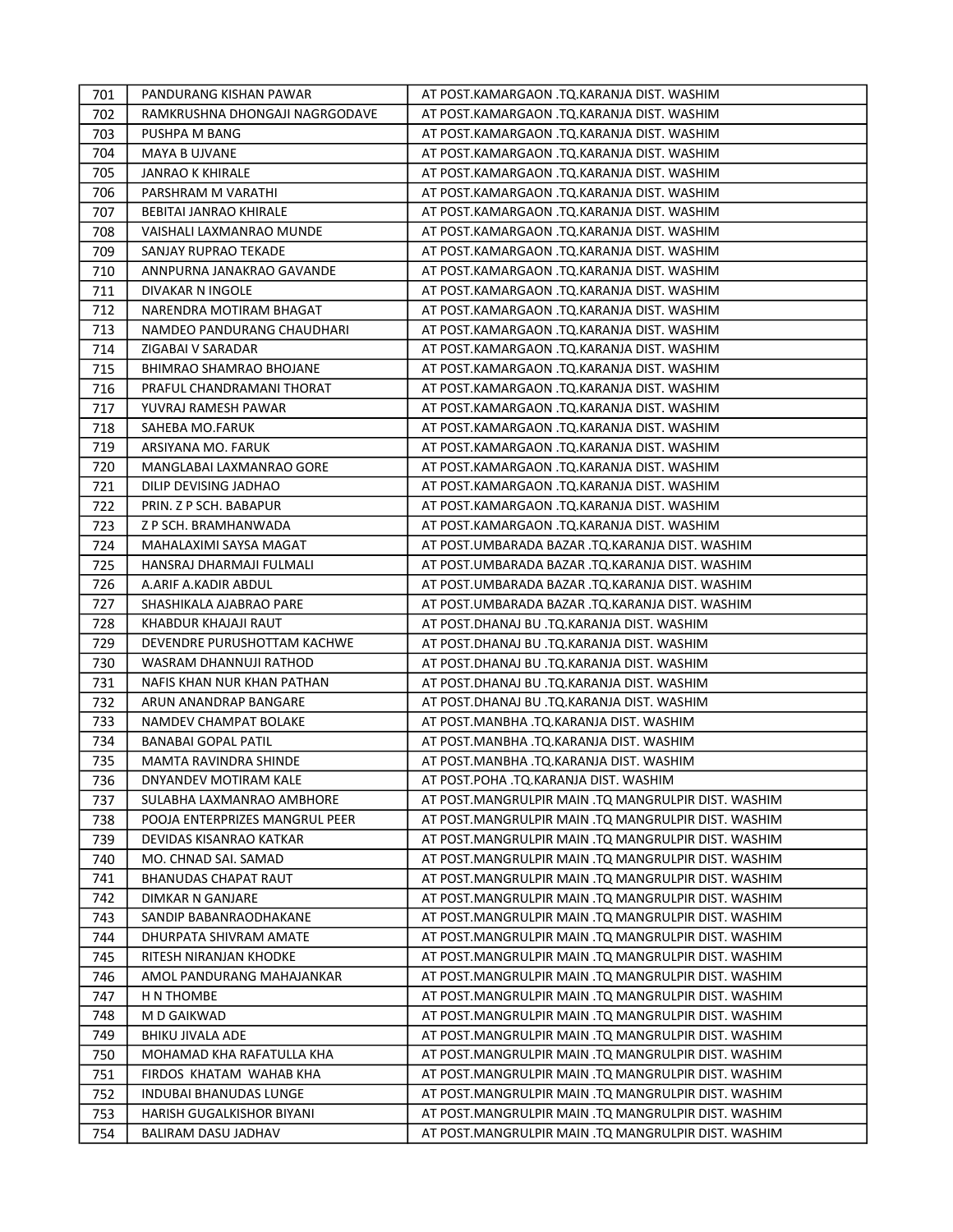| 755 | GIRJAJI NAGOJI BARGI           | AT POST.MANGRULPIR MAIN .TQ MANGRULPIR DIST. WASHIM |
|-----|--------------------------------|-----------------------------------------------------|
| 756 | MADHUKAR KESHAO RATHOD         | AT POST.MANGRULPIR MAIN .TQ MANGRULPIR DIST. WASHIM |
| 757 | AB WAHID SHE BUDAN             | AT POST.MANGRULPIR MAIN .TQ MANGRULPIR DIST. WASHIM |
| 758 | YUVARAJ GOPAL GAHULE           | AT POST.MANGRULPIR MAIN .TQ MANGRULPIR DIST. WASHIM |
| 759 | MU PRAWARTAK SHRI SAMARTH DU.  | AT POST.MANGRULPIR MAIN .TQ MANGRULPIR DIST. WASHIM |
| 760 | HEADMASTER CENTREL SC PRY.ASHR | AT POST.MANGRULPIR MAIN .TQ MANGRULPIR DIST. WASHIM |
| 761 | TANDA WASTI SUDHAR SAM SAWARGA | AT POST.MANGRULPIR MAIN .TQ MANGRULPIR DIST. WASHIM |
| 762 | MOTIRAMJI NAIK SELF HELF G     | AT POST.MANGRULPIR MAIN .TQ MANGRULPIR DIST. WASHIM |
| 763 | DR RAMESH RAUT BHUUDESHIY MAND | AT POST.MANGRULPIR CITY .TQ MANGRULPIR DIST. WASHIM |
| 764 | RAM VINAYAK JADHAV             | AT POST. MOHARI .TQ MANGRULPIR DIST. WASHIM         |
| 765 | LAXMAN MANOHAR MAKHOR          | AT POST.MOHARI .TQ MANGRULPIR DIST. WASHIM          |
| 766 | <b>MONAI NANDKISHOR MORE</b>   | AT POST. MOHARI .TQ MANGRULPIR DIST. WASHIM         |
| 767 | PRIYANKA BHAGAVAN MHATARMARE   | AT POST.MOHARI .TQ MANGRULPIR DIST. WASHIM          |
| 768 | RUPALI VIJAY GAVANDE           | AT POST.MOHARI .TQ MANGRULPIR DIST. WASHIM          |
| 769 | CHETANA DIGAMBAR GAVANDE       | AT POST.MOHARI .TQ MANGRULPIR DIST. WASHIM          |
| 770 | DIGAMBAR VISHVNATH MISAL       | AT POST.MOHARI .TQ MANGRULPIR DIST. WASHIM          |
| 771 | MANORAMA VITHAL RAUT           | AT POST. MOHARI .TQ MANGRULPIR DIST. WASHIM         |
| 772 | TAFIJ RAYAN KHAN               | AT POST.SHELU BAZAR .TQ MANGRULPIR DIST. WASHIM     |
| 773 | SURYANBHAN CNPAT BHAGAT        | AT POST.SHELU BAZAR .TQ MANGRULPIR DIST. WASHIM     |
| 774 | DEVIDAS VISHRAM PARANDE        | AT POST.SHELU BAZAR .TQ MANGRULPIR DIST. WASHIM     |
| 775 | JANABAI J LOKHANDE             | AT POST.SHELU BAZAR .TQ MANGRULPIR DIST. WASHIM     |
| 776 | <b>BABUSING S RATHOD</b>       | AT POST.SHELU BAZAR .TQ MANGRULPIR DIST. WASHIM     |
| 777 | VITTHAL E KHARAT               | AT POST.SHELU BAZAR .TQ MANGRULPIR DIST. WASHIM     |
| 778 | PURUSHOTTAM M SURVE            | AT POST.SHELU BAZAR .TQ MANGRULPIR DIST. WASHIM     |
| 779 | <b>BHALCHAND M SURVE</b>       | AT POST.SHELU BAZAR .TQ MANGRULPIR DIST. WASHIM     |
| 780 | PRAFUL M RAUT                  | AT POST. SHELU BAZAR .TQ MANGRULPIR DIST. WASHIM    |
| 781 | VISHONATH V PATIL              | AT POST. SHELU BAZAR . TQ MANGRULPIR DIST. WASHIM   |
| 782 | RAMRAO WAMANRAO GAWANDE        | AT POST.SHELU BAZAR .TQ MANGRULPIR DIST. WASHIM     |
| 783 | MURLIDAR K TARAK               | AT POST. SHELU BAZAR .TQ MANGRULPIR DIST. WASHIM    |
| 784 | AMOL BABUSING RATHOD           | AT POST.SHELU BAZAR .TQ MANGRULPIR DIST. WASHIM     |
| 785 | DADARAO BALVANTRAO RAUT        | AT POST.SHELU BAZAR .TQ MANGRULPIR DIST. WASHIM     |
| 786 | DILIP KESHAORAO DESHAMUKH      | AT POST.SHELU BAZAR .TQ MANGRULPIR DIST. WASHIM     |
| 787 | MAHAKALI SW SA MAHILA BA GA    | AT POST.SHELU BAZAR .TQ MANGRULPIR DIST. WASHIM     |
| 788 | KHUSHABU ARUN KHANDARE         | AT POST. WANOJA .TQ MANGRULPIR DIST. WASHIM         |
| 789 | RAMDAS JAYAJI CHAUDHARI        | AT POST.DHANORA .TQ MANGRULPIR DIST. WASHIM         |
| 790 | <b>RAJIV N GAJARE</b>          | AT POST.DHANORA .TQ MANGRULPIR DIST. WASHIM         |
| 791 | SAJIBAI SAKHARAM RATHOD        | AT POST.DHANORA .TQ MANGRULPIR DIST. WASHIM         |
| 792 | CHANDRA A VYAVHARE             | AT POST.DHANORA .TQ MANGRULPIR DIST. WASHIM         |
| 793 | PARLAD LAXMAN KOLHE            | AT POST.MANORA .TQ MANORA DIST. WASHIM              |
| 794 | SUKHADEV TUKARAM ZALAKE        | AT POST.MANORA .TQ MANORA DIST. WASHIM              |
| 795 | RAMBHAU AVDHUT RAUT            | AT POST.MANORA .TQ MANORA DIST. WASHIM              |
| 796 | DILIP MAHADEV BHANDVALKAR      | AT POST.MANORA .TQ MANORA DIST. WASHIM              |
| 797 | SHAKIL HARUN PATHAN            | AT POST.MANORA .TQ MANORA DIST. WASHIM              |
| 798 | <b>BHAURAO FULCHAND LAKHE</b>  | AT POST.MANORA .TQ MANORA DIST. WASHIM              |
| 799 | HIRASING LAXMAN PAWAR          | AT POST.MANORA .TQ MANORA DIST. WASHIM              |
| 800 | JOTIRAM RATNA JADHAO           | AT POST.MANORA .TQ MANORA DIST. WASHIM              |
| 801 | <b>GOPIBAI SAKRU CHAWAN</b>    | AT POST.MANORA .TQ MANORA DIST. WASHIM              |
| 802 | ANIL KRUPASHANKAR SHUKLA       | AT POST.MANORA .TQ MANORA DIST. WASHIM              |
| 803 | JANARDHAN AMARSING DANGE       | AT POST.MANORA .TQ MANORA DIST. WASHIM              |
| 804 | DHANAJAY HARIBHAU DIRANGE      | AT POST.MANORA .TQ MANORA DIST. WASHIM              |
| 805 | GOPAL HARICHANDRA RATHOD       | AT POST.MANORA .TQ MANORA DIST. WASHIM              |
| 806 | FAKIRA PUNAJI MORE             | AT POST.MANORA .TQ MANORA DIST. WASHIM              |
| 807 | FAKIRA PUNAJI MORE             | AT POST.MANORA .TQ MANORA DIST. WASHIM              |
| 808 | BEBIBAI R. RATHOD              | AT POST.MANORA .TQ MANORA DIST. WASHIM              |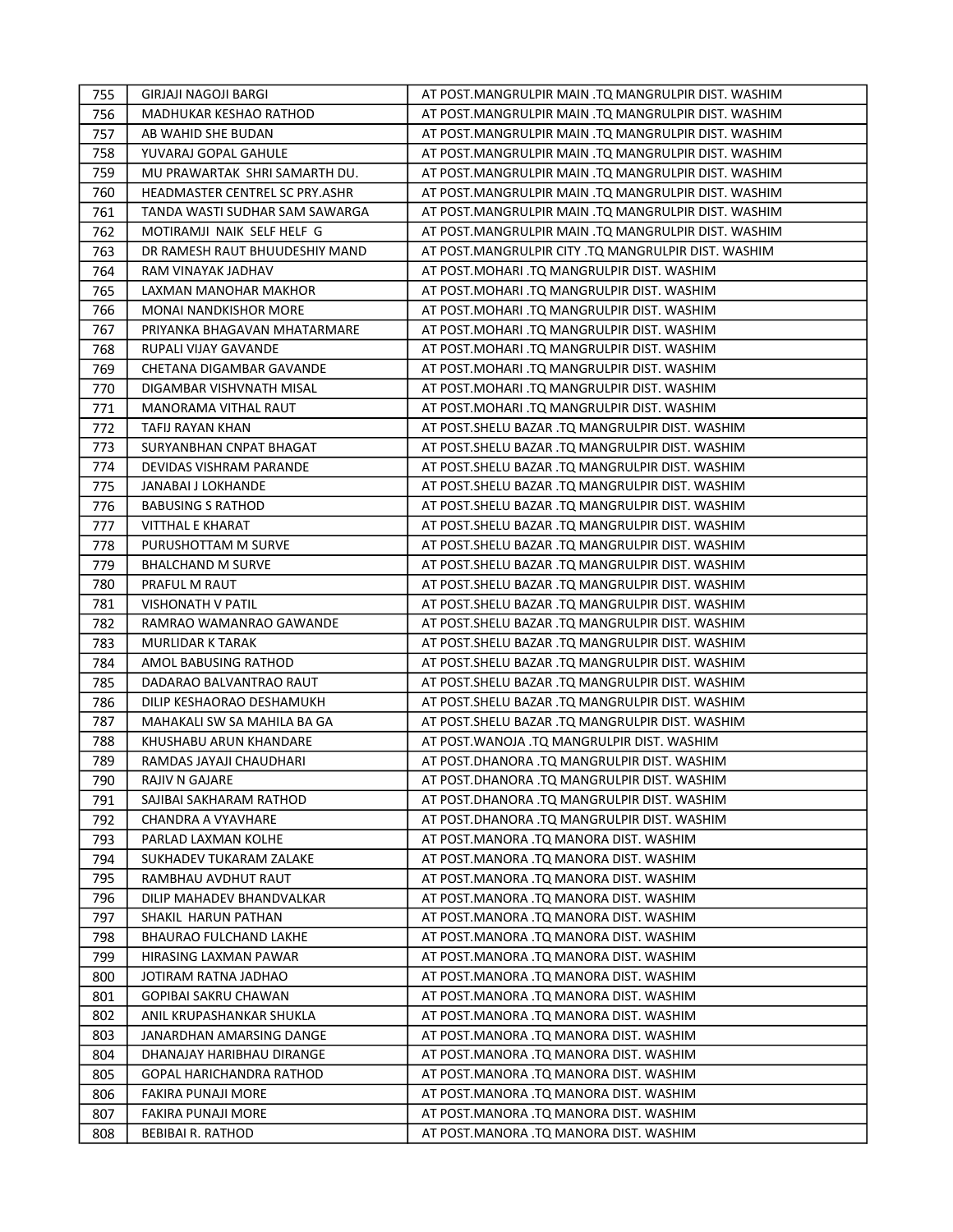| 809 | KISAN PARASHRAM CHAWAN         | AT POST.MANORA .TQ MANORA DIST. WASHIM       |
|-----|--------------------------------|----------------------------------------------|
| 810 | PRITI MADHUKAR BOBADE          | AT POST.MANORA .TQ MANORA DIST. WASHIM       |
| 811 | PRALHAD SHIVAJI GARIBE         | AT POST.MANORA .TQ MANORA DIST. WASHIM       |
| 812 | RAMABAI KISANRAO KHIRADE       | AT POST.MANORA .TQ MANORA DIST. WASHIM       |
| 813 | PANCHPHULA PRABHUDAS LOMTE     | AT POST.MANORA .TQ MANORA DIST. WASHIM       |
| 814 | SHALIKRAM SITARAM LOKHANDE     | AT POST.MANORA .TQ MANORA DIST. WASHIM       |
| 815 | <b>GITA SURESH BHAVAL</b>      | AT POST.MANORA .TQ MANORA DIST. WASHIM       |
| 816 | PRAKASH ARJUN MANWAR           | AT POST.MANORA .TQ MANORA DIST. WASHIM       |
| 817 | SHANKAR MAHADEV RAUT           | AT POST.MANORA .TQ MANORA DIST. WASHIM       |
| 818 | VIMAL VILASH ADOLE             | AT POST.MANORA .TQ MANORA DIST. WASHIM       |
| 819 | PRAMOD LAXMINARAYAN JAYASWAL   | AT POST.MANORA .TQ MANORA DIST. WASHIM       |
| 820 | PRAKASH LAXMAN PAWAR           | AT POST.MANORA .TQ MANORA DIST. WASHIM       |
| 821 | KARTAR GULAB BRAHMAN           | AT POST.SHENDURJANA .TQ MANORA DIST. WASHIM  |
| 822 | DAYARAM HIRASING BRAMHAN       | AT POST.SHENDURJANA .TQ MANORA DIST. WASHIM  |
| 823 | DINESH NARAYAN PADWAL          | AT POST.SHENDURJANA .TQ MANORA DIST. WASHIM  |
| 824 | <b>ANANDA M RATHOD</b>         | AT POST.POHARADEVI .TQ MANORA DIST. WASHIM   |
| 825 | SACHIN ASHOK SANGHAI           | AT POST.POHARADEVI .TQ MANORA DIST. WASHIM   |
| 826 | DATTATRAY DHONDBAJI CHOURE     | AT POST.POHARADEVI .TQ MANORA DIST. WASHIM   |
| 827 | KIRAN LAXMAN RAUT              | AT POST.POHARADEVI .TQ MANORA DIST. WASHIM   |
| 828 | BALIRAM Z JADHAV               | AT POST.POHARADEVI .TQ MANORA DIST. WASHIM   |
| 829 | DRUPADABAI SHESHRAO RATHOD     | AT POST.POHARADEVI .TQ MANORA DIST. WASHIM   |
| 830 | SHIVRAM F INGLE                | AT POST.SAKHARDOH .TQ MANORA DIST. WASHIM    |
| 831 | PUSHPABAI MUKUNDA BHOYAR       | AT POST.SAKHARDOH .TQ MANORA DIST. WASHIM    |
| 832 | RAVNDRA GOVINDRAO NAGPURAKAR   | AT POST. WASHIM MAIN TQ. WASHIM DIST. WASHIM |
| 833 | PUNJAJI BARKUJI INGOLE         | AT POST. WASHIM MAIN TQ. WASHIM DIST. WASHIM |
| 834 | NATHHU GYANUJI GAYAKAWAD       | AT POST. WASHIM MAIN TO. WASHIM DIST. WASHIM |
| 835 | ATTAMARAM SAVAIRAM RATHOD      | AT POST. WASHIM MAIN TO. WASHIM DIST. WASHIM |
| 836 | JAYKUMAR SHANTILAL KESHWANI    | AT POST. WASHIM MAIN TQ. WASHIM DIST. WASHIM |
| 837 | BASANTI SHRIRAM GHUGE          | AT POST. WASHIM MAIN TQ. WASHIM DIST. WASHIM |
| 838 | KU ARCHENA HARICHENDRA         | AT POST. WASHIM MAIN TQ. WASHIM DIST. WASHIM |
| 839 | RAMAKRUSHNA VISANATH IDOLE     | AT POST. WASHIM MAIN TQ. WASHIM DIST. WASHIM |
| 840 | ATAMARAM VITTL MAHALE          | AT POST. WASHIM MAIN TQ. WASHIM DIST. WASHIM |
| 841 | MASTANKHA CHOTEKHA             | AT POST. WASHIM MAIN TO. WASHIM DIST. WASHIM |
| 842 | <b>JOTI DIPAK GHULE</b>        | AT POST. WASHIM MAIN TO. WASHIM DIST. WASHIM |
| 843 | DEVARAO VITTAL POLE            | AT POST. WASHIM MAIN TO. WASHIM DIST. WASHIM |
| 844 | NIMBAJI SADASHIV TANPURE       | AT POST. WASHIM MAIN TQ. WASHIM DIST. WASHIM |
| 845 | HANUMAN KHANDUJI VYHARE        | AT POST. WASHIM MAIN TQ. WASHIM DIST. WASHIM |
| 846 | SHOBHA DIVAKAR RAUT            | AT POST. WASHIM MAIN TQ. WASHIM DIST. WASHIM |
| 847 | RAMKISAN JIJEBA KAD            | AT POST. WASHIM MAIN TQ. WASHIM DIST. WASHIM |
| 848 | RAHEMAN CHANDU MANJARE         | AT POST. WASHIM MAIN TO. WASHIM DIST. WASHIM |
| 849 | SINDHU ASHOKRAO DESHAMUKH      | AT POST. WASHIM MAIN TQ. WASHIM DIST. WASHIM |
| 850 | DAGDU TUKARAM GAYAKWAD         | AT POST. WASHIM MAIN TQ. WASHIM DIST. WASHIM |
| 851 | JAINTBI M ABBAS                | AT POST. WASHIM MAIN TO. WASHIM DIST. WASHIM |
| 852 | BALIRAM VITHAL BHALERAO        | AT POST. WASHIM MAIN TQ. WASHIM DIST. WASHIM |
| 853 | GANGUBIAI KISAN BHAGAT         | AT POST. WASHIM MAIN TO. WASHIM DIST. WASHIM |
| 854 | SHRIKANT HARIDAS WAWGE         | AT POST. WASHIM MAIN TO. WASHIM DIST. WASHIM |
| 855 | ANANDA RAMJI GHODKE            | AT POST. WASHIM MAIN TO. WASHIM DIST. WASHIM |
| 856 | VILAS DIGAMBAR VITKARE         | AT POST. WASHIM MAIN TQ. WASHIM DIST. WASHIM |
| 857 | SAU LAXMI ASHOK MAHALE         | AT POST. WASHIM MAIN TQ. WASHIM DIST. WASHIM |
| 858 | SUBHASH VISHAVNATH GORE        | AT POST. WASHIM MAIN TQ. WASHIM DIST. WASHIM |
| 859 | PRABHU SHRAWAN KAMBLE          | AT POST. WASHIM MAIN TQ. WASHIM DIST. WASHIM |
| 860 | PRADIP DEORAO WALKE            | AT POST. WASHIM MAIN TQ. WASHIM DIST. WASHIM |
| 861 | RAJU MAHAVIRSING CHAVHAN       | AT POST. WASHIM MAIN TQ. WASHIM DIST. WASHIM |
| 862 | GRAM PANIPURVATHA SAVCHATA SAM | AT POST. WASHIM MAIN TQ. WASHIM DIST. WASHIM |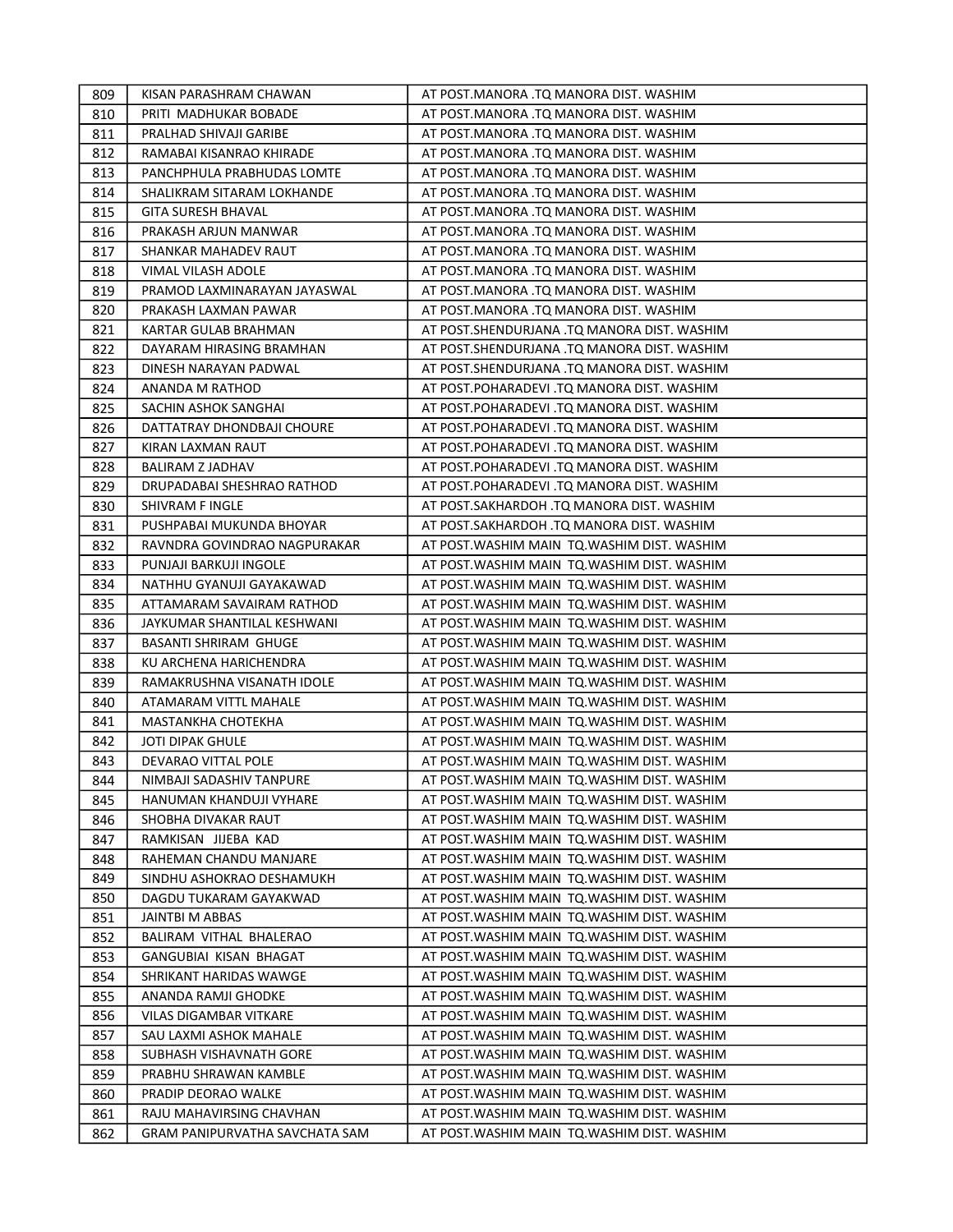| 863 | MURLIDHAR H TOSHANIVAL          | AT POST. WASHIM CITY TO. WASHIM DIST. WASHIM |
|-----|---------------------------------|----------------------------------------------|
| 864 | SUBHASH DHARNIDHAR GANDAGULE    | AT POST. WASHIM CITY TO. WASHIM DIST. WASHIM |
| 865 | <b>INDUBAI TULSHIRAM GANJRE</b> | AT POST.WASHIM CITY TQ.WASHIM DIST. WASHIM   |
| 866 | <b>BANDU P MAHALE</b>           | AT POST.WASHIM CITY TQ.WASHIM DIST. WASHIM   |
| 867 | <b>BEBI SHAMRAV VAS</b>         | AT POST. WASHIM CITY TQ. WASHIM DIST. WASHIM |
| 868 | PURSHOTTRAM T IDOLE             | AT POST. WASHIM CITY TO. WASHIM DIST. WASHIM |
| 869 | VITHAL Z GAYKVAD                | AT POST. WASHIM CITY TO. WASHIM DIST. WASHIM |
| 870 | <b>MAHADEO P THAKARE</b>        | AT POST.WASHIM CITY TQ.WASHIM DIST. WASHIM   |
| 871 | PADMABAI K INGOLE               | AT POST.WASHIM CITY TQ.WASHIM DIST. WASHIM   |
| 872 | SUDHAKAR A VASU                 | AT POST.WASHIM CITY TQ.WASHIM DIST. WASHIM   |
| 873 | ARCHANA L SHELKE                | AT POST.WASHIM CITY TQ.WASHIM DIST. WASHIM   |
| 874 | <b>GANGA K GAORVE</b>           | AT POST. WASHIM CITY TQ. WASHIM DIST. WASHIM |
| 875 | SANTOSH GOPAL PAWAR             | AT POST.WASHIM CITY TQ.WASHIM DIST. WASHIM   |
| 876 | SUDHAKAR J TABMBEKAR            | AT POST.WASHIM CITY TQ.WASHIM DIST. WASHIM   |
| 877 | BABURAO LACHIRAM RATHOD         | AT POST.WASHIM CITY TQ.WASHIM DIST. WASHIM   |
| 878 | DASHRATH BABURAO INGOLE         | AT POST. WASHIM CITY TO. WASHIM DIST. WASHIM |
| 879 | MAHMAND UKANDA BHAWANIWALE      | AT POST. WASHIM CITY TO. WASHIM DIST. WASHIM |
| 880 | SHKUBAI MHADJI THAKRE           | AT POST.WASHIM CITY TQ.WASHIM DIST. WASHIM   |
| 881 | <b>GITA S MAPARI</b>            | AT POST. WASHIM CITY TQ. WASHIM DIST. WASHIM |
| 882 | RUNUKA P KHANDARE               | AT POST. WASHIM CITY TO. WASHIM DIST. WASHIM |
| 883 | SANTOSH DIGAMBER KHANDARE       | AT POST.WASHIM CITY TQ.WASHIM DIST. WASHIM   |
| 884 | PAVAN DNYANABA SHINDE           | AT POST.WASHIM CITY TQ.WASHIM DIST. WASHIM   |
| 885 | BHAGAVTA NAMDEO KHANDARE        | AT POST.WASHIM CITY TQ.WASHIM DIST. WASHIM   |
| 886 | RAMESH SHANKARRAO JADHAV        | AT POST.WASHIM CITY TQ.WASHIM DIST. WASHIM   |
| 887 | BASNTI MANGILAL SABU            | AT POST. WASHIM CITY TQ. WASHIM DIST. WASHIM |
| 888 | VARSHA VITTHAL SHINDE           | AT POST. WASHIM CITY TQ. WASHIM DIST. WASHIM |
| 889 | SHRI SAI MALTI PARPAJ SOSAYATI  | AT POST. WASHIM CITY TO. WASHIM DIST. WASHIM |
| 890 | YASHODA BH. SANSTHA WASHIM      | AT POST.WASHIM CITY TQ.WASHIM DIST. WASHIM   |
| 891 | SHRIRAM CLOTH STOARES, ANSING   | AT POST.ANSING TQ.WASHIM DIST. WASHIM        |
| 892 | KAUSALYA V MAPARI               | AT POST.ANSING TQ.WASHIM DIST. WASHIM        |
| 893 | BABURAO GYANUJI WABALE          | AT POST.ANSING TQ.WASHIM DIST. WASHIM        |
| 894 | <b>GOVINDA K PANDE</b>          | AT POST.ANSING TQ.WASHIM DIST. WASHIM        |
| 895 | PANDURANG LAXMAN GANGAWANE      | AT POST.ANSING TQ.WASHIM DIST. WASHIM        |
| 896 | KISAN RAMDAS PAWAR              | AT POST.ANSING TQ.WASHIM DIST. WASHIM        |
| 897 | SHRIKRUSHAN G DHONGADE          | AT POST.ANSING TQ.WASHIM DIST. WASHIM        |
| 898 | SINDHUBAI RAMJI SAVALE          | AT POST.ANSING TQ.WASHIM DIST. WASHIM        |
| 899 | VITTHAL R GAYAKWAD              | AT POST.ANSING TO.WASHIM DIST. WASHIM        |
| 900 | ABASAHEB KISAN KADAM            | AT POST.ANSING TQ.WASHIM DIST. WASHIM        |
| 901 | RAMESHWAR S PAIPRAO             | AT POST.ANSING TQ.WASHIM DIST. WASHIM        |
| 902 | DEVIDAS A DOKE                  | AT POST.ANSING TQ.WASHIM DIST. WASHIM        |
| 903 | KASABAI H MORE                  | AT POST.ANSING TQ.WASHIM DIST. WASHIM        |
| 904 | S.JAFAR S.KASAM                 | AT POST.ANSING TQ.WASHIM DIST. WASHIM        |
| 905 | RUKHMINI PARVESH KAPSE          | AT POST.ANSING TQ.WASHIM DIST. WASHIM        |
| 906 | SANJAY RAGUNAT MANAVAR          | AT POST.ANSING TQ.WASHIM DIST. WASHIM        |
| 907 | SAKARAM DATTA BUSARE            | AT POST.ANSING TO.WASHIM DIST. WASHIM        |
| 908 | ANIL U RATHAD                   | AT POST.ANSING TQ.WASHIM DIST. WASHIM        |
| 909 | RUKHASANABI SHEKH HUSEN         | AT POST.ANSING TQ.WASHIM DIST. WASHIM        |
| 910 | RAJARAM SHIWAJI GAWANDE         | AT POST.ANSING TQ.WASHIM DIST. WASHIM        |
| 911 | SHANTA NARAYAN LONDHE           | AT POST.ANSING TQ.WASHIM DIST. WASHIM        |
| 912 | H.M. Z.P. BOYS SCHOOL, ANSING   | AT POST.ANSING TQ.WASHIM DIST. WASHIM        |
| 913 | PIRAJI NIRVATI GOTE             | AT POST.TONDGAON TQ.WASHIM DIST. WASHIM      |
| 914 | UTTAM NIRVATI KAKDE             | AT POST. TONDGAON TQ. WASHIM DIST. WASHIM    |
| 915 | NAMDEO RAGHOJI KALBANDE         | AT POST.TONDGAON TQ.WASHIM DIST. WASHIM      |
| 916 | JAYAJI PARASHRAM SONUNE         | AT POST.TONDGAON TQ.WASHIM DIST. WASHIM      |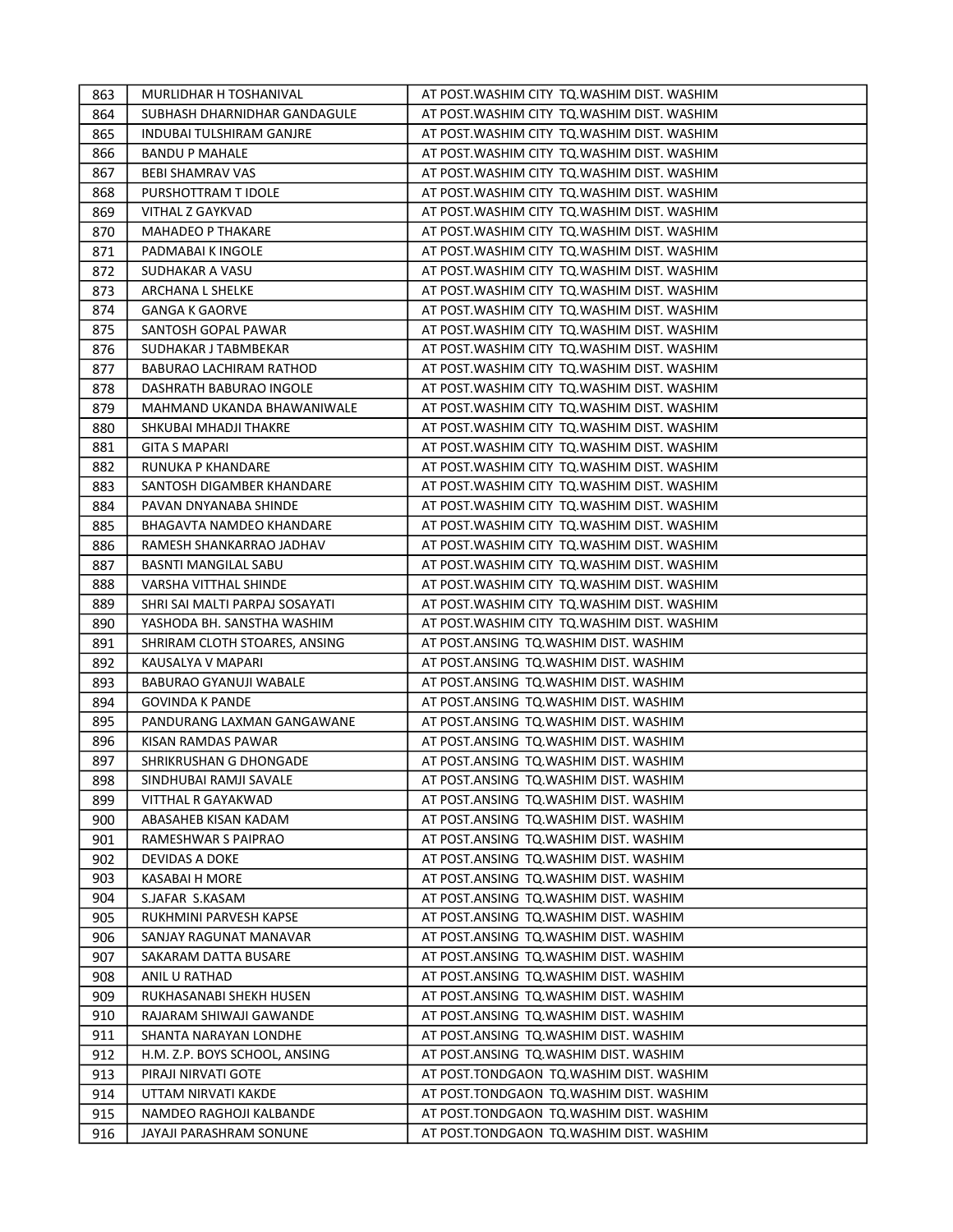| 917 | PARVATABAI B KALBANDE         | AT POST.TONDGAON TQ.WASHIM DIST. WASHIM      |
|-----|-------------------------------|----------------------------------------------|
| 918 | VATSALA NIRVATI DHORE         | AT POST.TONDGAON TQ.WASHIM DIST. WASHIM      |
| 919 | SURESH NIRVATI MAHALE         | AT POST.PARDITAKMOR TQ.WASHIM DIST. WASHIM   |
| 920 | SHALIKRAM TULSHIRAM YAUTKAR   | AT POST.PARDITAKMOR TQ.WASHIM DIST. WASHIM   |
| 921 | SEVARAM NAMDEO RATHOD         | AT POST.PARDITAKMOR TQ.WASHIM DIST. WASHIM   |
| 922 | SHRIKRUSHNA NAMDEV BHALERAO   | AT POST.PARDITAKMOR TQ.WASHIM DIST. WASHIM   |
| 923 | SUNIL ASHOKRAO ANDHALE        | AT POST.MALEGAO TQ.MALEGAO DIST. WASHIM      |
| 924 | SUSHMA SUDHAKAR SURYVANSHI    | AT POST.MALEGAO TQ.MALEGAO DIST. WASHIM      |
| 925 | KACHARU TUKARAM MAIDKAR       | AT POST.MALEGAO TQ.MALEGAO DIST. WASHIM      |
| 926 | PANDURANG KUNDLIK JOGAND      | AT POST.MALEGAO TQ.MALEGAO DIST. WASHIM      |
| 927 | BHAGVAN AVADHUT DEVALE        | AT POST.MALEGAO TQ.MALEGAO DIST. WASHIM      |
| 928 | NARAYAN SHESHRAO GAVLI        | AT POST.MALEGAO TQ.MALEGAO DIST. WASHIM      |
| 929 | KHIMABAI NAMDEV JADHAV        | AT POST.MALEGAO TQ.MALEGAO DIST. WASHIM      |
| 930 | UKANDA RAOBA INGALE           | AT POST.MALEGAO TQ.MALEGAO DIST. WASHIM      |
| 931 | NARBDABAI PAYRU GAIKWAD       | AT POST.MALEGAO TQ.MALEGAO DIST. WASHIM      |
| 932 | SU.TU.PAWAR                   | AT POST.MALEGAO TQ.MALEGAO DIST. WASHIM      |
| 933 | LA. RA. DHANAGAR              | AT POST.MALEGAO TQ.MALEGAO DIST. WASHIM      |
| 934 | VIKRAMA MANAJI WANKHADE       | AT POST.MALEGAO TQ.MALEGAO DIST. WASHIM      |
| 935 | <b>MANDABAI P.GHUGE</b>       | AT POST.MALEGAO TQ.MALEGAO DIST. WASHIM      |
| 936 | <b>BHASKAR DNY.KAKADE</b>     | AT POST.MALEGAO TQ.MALEGAO DIST. WASHIM      |
| 937 | KONDABAI PA. BANSOD           | AT POST.MALEGAO TQ.MALEGAO DIST. WASHIM      |
| 938 | MUKINDA CHAHADU PAWAR         | AT POST.MALEGAO TQ.MALEGAO DIST. WASHIM      |
| 939 | KISAN NARAYAN KALAPAD         | AT POST.MALEGAO TQ.MALEGAO DIST. WASHIM      |
| 940 | RAMBHAU GANPAT RAUT           | AT POST.MALEGAO TQ.MALEGAO DIST. WASHIM      |
| 941 | MOTIRAM TUKARAM NAVGHARE      | AT POST.MALEGAO TQ.MALEGAO DIST. WASHIM      |
| 942 | KISHORE ARJUNA SWALE          | AT POST.MALEGAO TQ.MALEGAO DIST. WASHIM      |
| 943 | SHRIRAM KISAN NAVAGHARE       | AT POST.MALEGAO TQ.MALEGAO DIST. WASHIM      |
| 944 | ADRSH PAGAR SEV.SHA. P. S.    | AT POST.MALEGAO TQ.MALEGAO DIST. WASHIM      |
| 945 | JAYSING R GHUGE               | AT POST.KINHIRAJA TQ.MALEGAO DIST. WASHIM    |
| 946 | <b>BAJIRAO NARAYAN GHUGE</b>  | AT POST.KINHIRAJA TQ.MALEGAO DIST. WASHIM    |
| 947 | MAINABAI BHIMSING PAWAR       | AT POST.KINHIRAJA TQ.MALEGAO DIST. WASHIM    |
| 948 | VATSALABAI DEVIDAS KALUSE     | AT POST.KINHIRAJA TQ.MALEGAO DIST. WASHIM    |
| 949 | NIRMALA S SHINDE              | AT POST.KINHIRAJA TQ.MALEGAO DIST. WASHIM    |
| 950 | VIJAY A KUTE                  | AT POST.KINHIRAJA TQ.MALEGAO DIST. WASHIM    |
| 951 | PANCHPHULA GOVIND PAKHARE     | AT POST.KINHIRAJA TQ.MALEGAO DIST. WASHIM    |
| 952 | SHIVANAN GAJANAN BUNDE        | AT POST.KINHIRAJA TO.MALEGAO DIST. WASHIM    |
| 953 | PRITI MADUKAR JADHAO          | AT POST.KINHIRAJA TQ.MALEGAO DIST. WASHIM    |
| 954 | PRABHAKAR RUSTUMRAO GHUGE     | AT POST.KINHIRAJA TQ.MALEGAO DIST. WASHIM    |
| 955 | ASHVINI ISHWAR RENGE          | AT POST.KINHIRAJA TQ.MALEGAO DIST. WASHIM    |
| 956 | SUBHASH KACHRUJI KAMBLE       | AT POST.KINHIRAJA TQ.MALEGAO DIST. WASHIM    |
| 957 | <b>GR PAN MAIRALDOH</b>       | AT POST.KINHIRAJA TQ.MALEGAO DIST. WASHIM    |
| 958 | AKIL KHA VALAYAT KHA          | AT POST.SHIRPUR JAIN TQ.MALEGAO DIST. WASHIM |
| 959 | NARAYAN RAJARAM POULKAR       | AT POST.SHIRPUR JAIN TQ.MALEGAO DIST. WASHIM |
| 960 | SADASHIV BAPUNA GHODAKE       | AT POST.SHIRPUR JAIN TQ.MALEGAO DIST. WASHIM |
| 961 | RAHUL L KALE                  | AT POST.SHIRPUR JAIN TQ.MALEGAO DIST. WASHIM |
| 962 | GAJANAN M WAYAL               | AT POST.SHIRPUR JAIN TQ.MALEGAO DIST. WASHIM |
| 963 | SANGRAMSING HANSRAJ MORE      | AT POST.SHIRPUR JAIN TQ.MALEGAO DIST. WASHIM |
| 964 | MADAN TUKARAM SOMATKAR        | AT POST.SHIRPUR JAIN TQ.MALEGAO DIST. WASHIM |
| 965 | KANTARAO KESHAV JADHAO        | AT POST.SHIRPUR JAIN TQ.MALEGAO DIST. WASHIM |
| 966 | SHOBHA BALU WALALE            | AT POST.SHIRPUR JAIN TQ.MALEGAO DIST. WASHIM |
| 967 | KAMAL PRALHAD GHODE           | AT POST.SHIRPUR JAIN TQ.MALEGAO DIST. WASHIM |
| 968 | SADASHIV MAROTI JADHAO        | AT POST.SHIRPUR JAIN TQ.MALEGAO DIST. WASHIM |
| 969 | SAPTSURUNGI MAHILA BACHAT GAT | AT POST.SHIRPUR JAIN TQ.MALEGAO DIST. WASHIM |
| 970 | SHANTRAM NATTHUJI MATLANE     | AT POST.MEDASHI TQ.MALEGAO DIST. WASHIM      |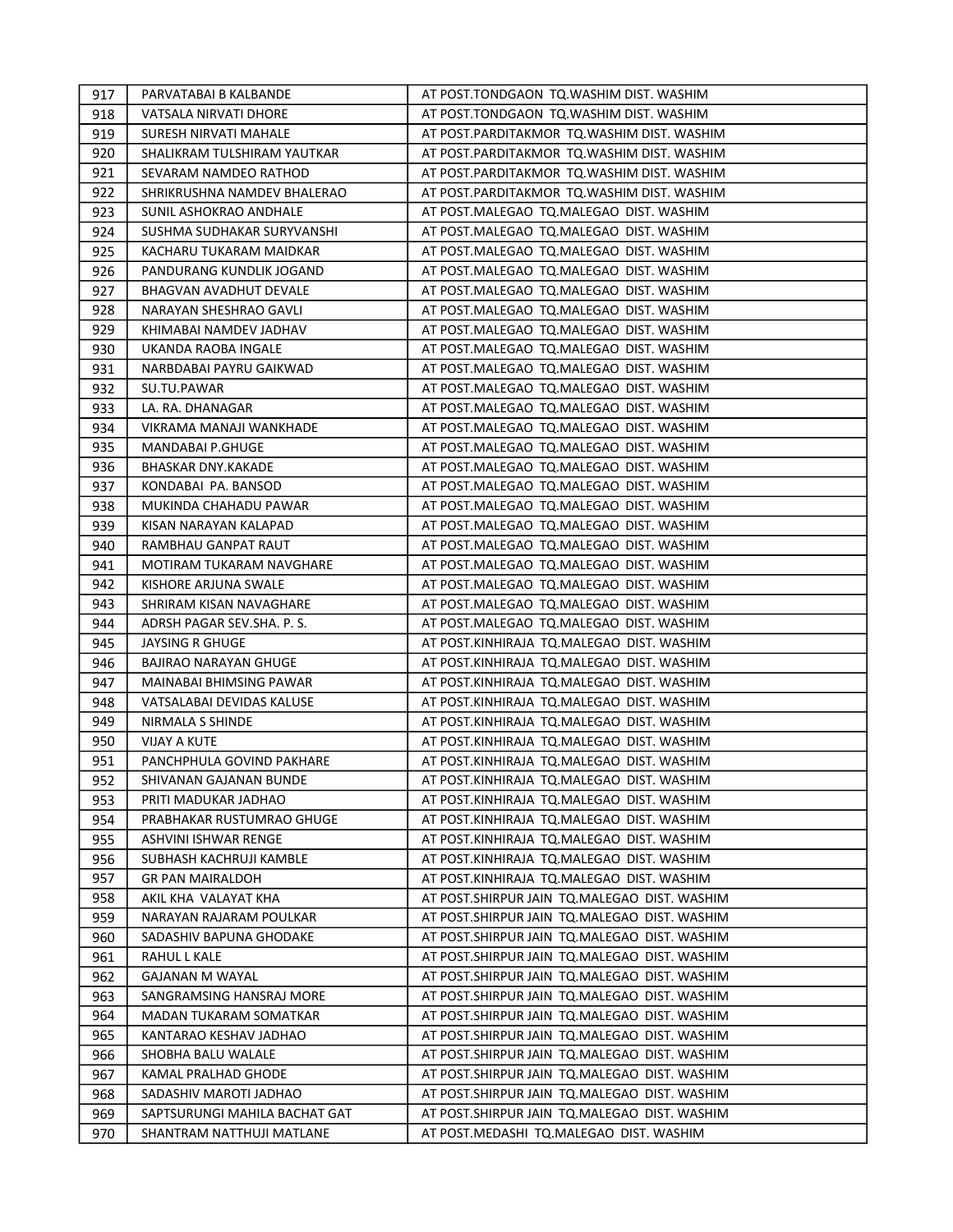| 971  | SANDIP GOVINDRAO BAGAL           | AT POST.MEDASHI TQ.MALEGAO DIST. WASHIM       |
|------|----------------------------------|-----------------------------------------------|
| 972  | PADMABAI SAKHKARAM KANKAL        | AT POST.MEDASHI TQ.MALEGAO DIST. WASHIM       |
| 973  | VIDYA BABANRAO VAIDYA            | AT POST.MEDASHI TQ.MALEGAO DIST. WASHIM       |
| 974  | ASHVINI AJIT MOHITE              | AT POST.MEDASHI TQ.MALEGAO DIST. WASHIM       |
| 975  | SAKHARAM DEVISING KALE           | AT POST.MEDASHI TQ.MALEGAO DIST. WASHIM       |
| 976  | MANGLABAI KASHINATH GANGAVNE     | AT POST.MEDASHI TQ.MALEGAO DIST. WASHIM       |
| 977  | MASRATJAHA EJAJ AHEMAD           | AT POST.MEDASHI TQ.MALEGAO DIST. WASHIM       |
| 978  | VISHWANATH LODJI PATLE           | AT POST.MEDASHI TQ.MALEGAO DIST. WASHIM       |
| 979  | RAMKRUSHNA SUKHDEV MHASKE        | AT POST.MEDASHI TQ.MALEGAO DIST. WASHIM       |
| 980  | DEVKABAI JANKIRAM KHULE          | AT POST.MEDASHI TQ.MALEGAO DIST. WASHIM       |
| 981  | S GADGE S BCG ADASUL             | AT POST.MEDASHI TQ.MALEGAO DIST. WASHIM       |
| 982  | SURESH BHANUDAS GAIKWAD          | AT POST.PAGRIKUTE TQ.MALEGAO DIST. WASHIM     |
| 983  | HARI JANSA GANODE                | AT POST.JAULKARAILWAY TQ.MALEGAO DIST. WASHIM |
| 984  | JAGDEV RAMJI DHAKHORE            | AT POST.JAULKARAILWAY TQ.MALEGAO DIST. WASHIM |
| 985  | RAMKRUSHAN JAYRAM BHURKADE       | AT POST.JAULKARAILWAY TQ.MALEGAO DIST. WASHIM |
| 986  | <b>TULSIRAM MAROTI KHULE</b>     | AT POST.JAULKARAILWAY TQ.MALEGAO DIST. WASHIM |
| 987  | <b>GANPAT SADASHIV VANDREKAR</b> | AT POST.JAULKARAILWAY TQ.MALEGAO DIST. WASHIM |
| 988  | KAUSALYA KISAN TIWALE            | AT POST.JAULKARAILWAY TQ.MALEGAO DIST. WASHIM |
| 989  | UDEBHAN SHANKAR BHAGAT           | AT POST.JAULKARAILWAY TQ.MALEGAO DIST. WASHIM |
| 990  | BEBEE NARAYAN DESAI              | AT POST.RISOD MAIN TQ.RISOD DIST. WASHIM      |
| 991  | GANPAT NARAYAN SAVSUNDAR         | AT POST.RISOD MAIN TQ.RISOD DIST. WASHIM      |
| 992  | SHALIGRAM GANPATI                | AT POST.RISOD MAIN TQ.RISOD DIST. WASHIM      |
| 993  | <b>MADHAV MAROTI KHORANE</b>     | AT POST.RISOD MAIN TQ.RISOD DIST. WASHIM      |
| 994  | <b>MOHAN DATTU RATHOD</b>        | AT POST.RISOD MAIN TQ.RISOD DIST. WASHIM      |
| 995  | LAKSHMAN BHAGWAN CHUNADE         | AT POST.RISOD MAIN TQ.RISOD DIST. WASHIM      |
| 996  | MAHADU NAGOJI RAWANE             | AT POST.RISOD MAIN TQ.RISOD DIST. WASHIM      |
| 997  | <b>GANPAT RGHOJI SAPKAL</b>      | AT POST.RISOD MAIN TQ.RISOD DIST. WASHIM      |
| 998  | DATTA B. DAKHORE                 | AT POST.RISOD MAIN TQ.RISOD DIST. WASHIM      |
| 999  | GODAVARI ANANDA PATHADE          | AT POST.RISOD MAIN TQ.RISOD DIST. WASHIM      |
| 1000 | NAMDEO SAKARAM THAKARE           | AT POST.RISOD MAIN TQ.RISOD DIST. WASHIM      |
| 1001 | DEUBAI RAYBHAU SABALE            | AT POST.RISOD MAIN TQ.RISOD DIST. WASHIM      |
| 1002 | GAJANAN RAJARAM BONDE            | AT POST.RISOD MAIN TQ.RISOD DIST. WASHIM      |
| 1003 | BHAGWAN DINKAR JADHAV            | AT POST.RISOD MAIN TQ.RISOD DIST. WASHIM      |
| 1004 | SUBHASH MADHAVRAO VAGH           | AT POST.RISOD MAIN TQ.RISOD DIST. WASHIM      |
| 1005 | SAKHARAM KAMALAJI PAWAR          | AT POST.RISOD MAIN TO.RISOD DIST. WASHIM      |
| 1006 | DATTADRAY VISHNATH BORKAR        | AT POST.RISOD MAIN TQ.RISOD DIST. WASHIM      |
| 1007 | BABARAO KASHIRAM KULAL           | AT POST.RISOD MAIN TQ.RISOD DIST. WASHIM      |
| 1008 | ANUSAYA KACHARU HIWALE           | AT POST.RISOD MAIN TQ.RISOD DIST. WASHIM      |
| 1009 | SHEK NOOR SHEK HUSEN             | AT POST.RISOD MAIN TQ.RISOD DIST. WASHIM      |
| 1010 | MADHAVRAO YADAWRAO INGLE         | AT POST.RISOD MAIN TQ.RISOD DIST. WASHIM      |
| 1011 | NAMDEO NARAYAN SABLE             | AT POST.RISOD MAIN  TQ.RISOD  DIST. WASHIM    |
| 1012 | DNYANBA BHIMRAO DESHMUKH         | AT POST.RISOD MAIN  TQ.RISOD  DIST. WASHIM    |
| 1013 | MAROTI ASHRU PAIGHAN             | AT POST.RISOD MAIN TQ.RISOD DIST. WASHIM      |
| 1014 | GHANSHAYAM GANPATRAO SHANDILYA   | AT POST.RISOD MAIN TQ.RISOD DIST. WASHIM      |
| 1015 | SHEK RAHIM S SARDAR              | AT POST.RISOD MAIN TQ.RISOD DIST. WASHIM      |
| 1016 | SUSHELABAI RAMESHWAR LANDE       | AT POST.RISOD MAIN TQ.RISOD DIST. WASHIM      |
| 1017 | KALAWATI UKANDI MUNDHE AND GOP   | AT POST.RISOD MAIN TQ.RISOD DIST. WASHIM      |
| 1018 | LILABAI HANAWANTRAO DESHMUKH     | AT POST.RISOD MAIN TQ.RISOD DIST. WASHIM      |
| 1019 | KISHOR KASHIBA PARISKAR          | AT POST.RISOD MAIN TQ.RISOD DIST. WASHIM      |
| 1020 | SATISHRAO JIJEBARAO SARNAIK      | AT POST.RISOD MAIN  TQ.RISOD  DIST. WASHIM    |
| 1021 | KUNDLIK RAMCHANDRA VADULE        | AT POST.RISOD MAIN TQ.RISOD DIST. WASHIM      |
| 1022 | JAGANNATH ISHWARAPPA GANJARE     | AT POST.RISOD MAIN  TQ.RISOD  DIST. WASHIM    |
| 1023 | SHIVGANGA PURUSHOTTAM PAREKAR    | AT POST.RISOD MAIN  TQ.RISOD  DIST. WASHIM    |
| 1024 | ABHAYA BHAURAO HADE              | AT POST.RISOD MAIN  TQ.RISOD  DIST. WASHIM    |